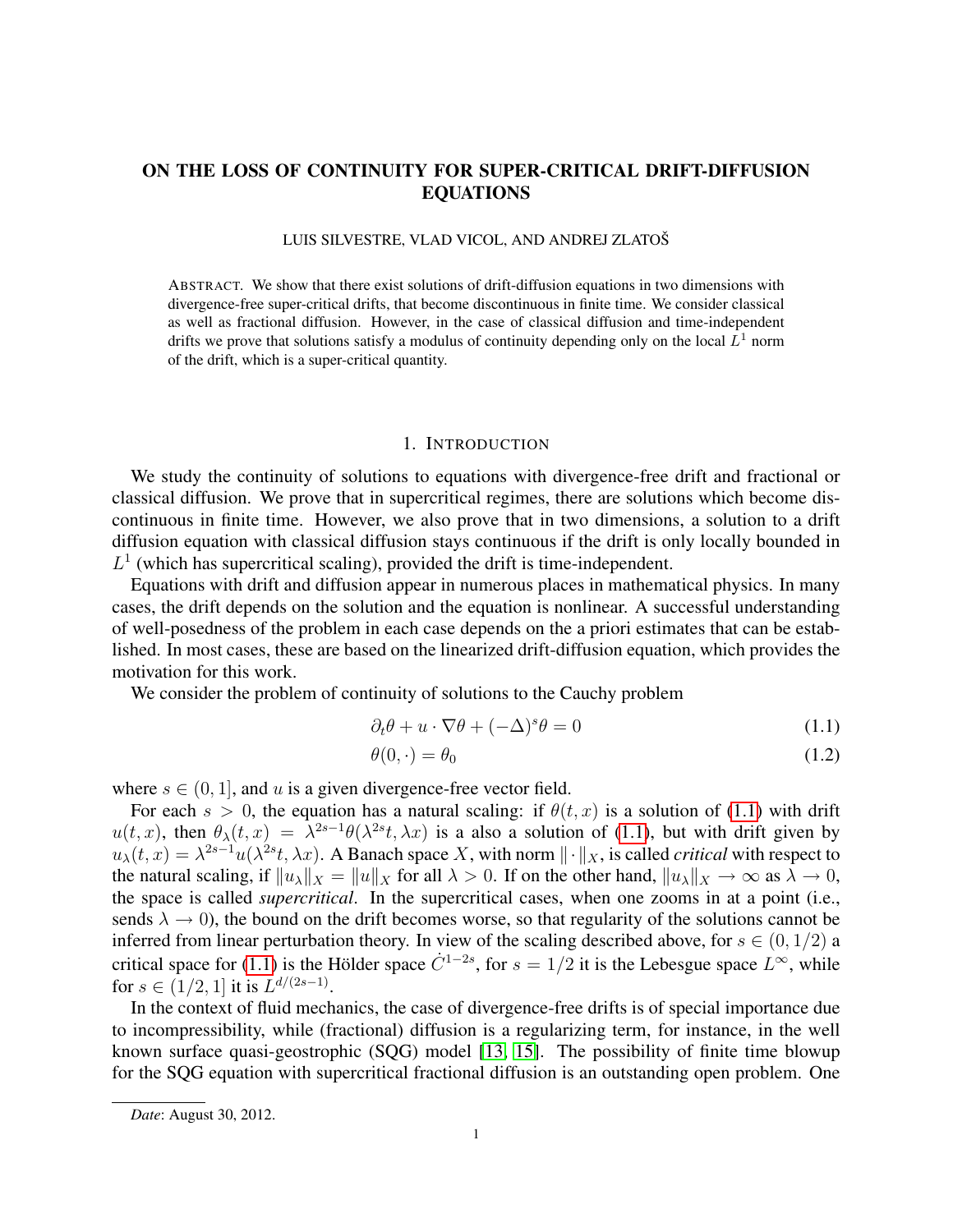could speculate that the divergence-free character of the drift plays an important role in the wellposedness of the problem. In fact, blow up in finite time does not seem to be known to hold not just for SQG, but for most (if not all) of the supercritical active scalar equations with divergence-free drift currently in the literature (see, for example [\[7,](#page-25-2) [8,](#page-25-3) [10,](#page-25-4) [22\]](#page-26-0)). In contrast, for some drift-diffusion equations with non-divergence-free drifts, a blow up scenario is possible, and well understood. For example, this is the case in Burgers equation with fractional diffusion [\[1,](#page-25-5) [26\]](#page-26-1), the Keller-Segel model [\[21\]](#page-26-2), and many other equations [\[12,](#page-25-6) [17,](#page-25-7) [29\]](#page-26-3). Even self-similar blow up may be sometimes obtained, since there is no mechanism which prevents mass-concentration.

Indeed, the divergence-free condition on the drift is known to imply some qualitative properties of the solution. For pure transport equations without diffusion, the flow is well defined almost everywhere just assuming that the drift is in the Sobolev space  $W^{1,1}$  instead of the classical Lipschitz assumption of Picard's theorem (see [\[2\]](#page-25-8) and [\[20\]](#page-25-9)). Also, certain type of singularities are ruled out for divergence-free drifts, as in [\[18\]](#page-25-10). We give another example of this phenomenon in Section [5,](#page-14-0) where we prove that, in two dimensions, non-vanishing continuous divergence-free vector fields (not necessarily Lipschitz or even Holder) have unique trajectories (see also [\[4\]](#page-25-11)). For equations ¨ with drifts and diffusion, the divergence-free condition has been used to obtain some estimates which are independent of the size of the drift, e.g. first eigenvalue estimates [\[3\]](#page-25-12), mixing rates [\[11\]](#page-25-13), and expected exit times [\[24\]](#page-26-4).

For scalar equations with drift and classical diffusion ( $s = 1$  in [\(1.1\)](#page-0-0)), if the drift u is assumed to be divergence-free and in the critical space  $L^{\infty}(BMO^{-1})$ , then one can obtain a Hölder estimate on the solution  $\theta$  by extending the methods of De Giorgi, Nash, and Moser (see [\[23\]](#page-26-5) or [\[31\]](#page-26-6)). If the drift were not assumed to be divergence-free, then one would obtain Hölder continuity of the solution under the stronger assumption  $u \in L^{\infty}(L^n)$ . Note that the space  $L^{\infty}(BMO^{-1})$  is larger than  $L^{\infty}(L^n)$ , but it has the same scaling. Therefore, the divergence-free assumption only provides a borderline improvement in this result.

In their celebrated paper [\[6\]](#page-25-14), Caffarelli and Vasseur were able to prove well-posedness of the critical SQG equation based on an a priori estimate in Hölder spaces for [\(1.1\)](#page-0-0) when  $s = 1/2$  and u is divergence-free and in  $L^{\infty}(BMO)$  (well-posedness of SQG was also proved independently by Kiselev, Nazarov, and Volberg [\[27\]](#page-26-7)). Other proofs of this result were given in [\[25\]](#page-26-8) and [\[14\]](#page-25-15). For non-divergence-free drifts, the same type of Hölder estimate was obtained in [\[33\]](#page-26-9) by a different method assuming  $u \in L^{\infty}(L^{\infty})$ . Again, the divergence-free assumption only provides a borderline improvement in the regularity result since  $BMO$  and  $L^{\infty}$  have the same scaling properties.

In [\[16\]](#page-25-16), Constantin and Wu investigated lower powers of the Laplacian in the diffusion using techniques from [\[6\]](#page-25-14) and [\[5\]](#page-25-17). They obtained a priori estimates in Hölder spaces for the equation [\(1.1\)](#page-0-0) where  $s \in (0, 1/2)$ , u is divergence-free and in  $L^{\infty}(C^{1-2s})$ . Using the ideas from [\[33\]](#page-26-9), the result was generalized to non divergence-free drifts in [\[32\]](#page-26-10). These estimates do not suffice to show well-posedness of the surface quasi-geostrophic equation in the supercritical regime. One might wonder whether the result in [\[16\]](#page-25-16) could be improved using the divergence-free condition in a stronger way. In fact, in [\[9\]](#page-25-18), it was suggested that the solution of [\(1.1\)](#page-0-0) for any  $s \in (0, 1/2)$  would be Hölder continuous just assuming that  $u \in L^{\infty}(BMO)$  and is divergence-free. We disprove this last statement here. We show that the result in [\[16\]](#page-25-16) is in fact sharp by proving that for any  $\alpha < 1-2s$ , there is a divergence-free drift  $u \in L^{\infty}(C^{\alpha})$  for which the solution of [\(1.1\)](#page-0-0) develops a discontinuity starting from smooth initial data.

We now state our main results. In this paper a *modulus of continuity* will be any continuous non-decreasing  $\rho : [0, \infty) \to [0, \infty)$  such that  $\rho(0) = 0$ , and we say that  $\theta : (t_0, t_1) \times \mathbb{R}^d \to \mathbb{R}$ *breaks (satisfies)*  $\rho$  at time t if there are (no)  $x, y \in \mathbb{R}^d$  such that  $|\theta(t, x) - \theta(t, y)| > \rho(|x - y|)$ .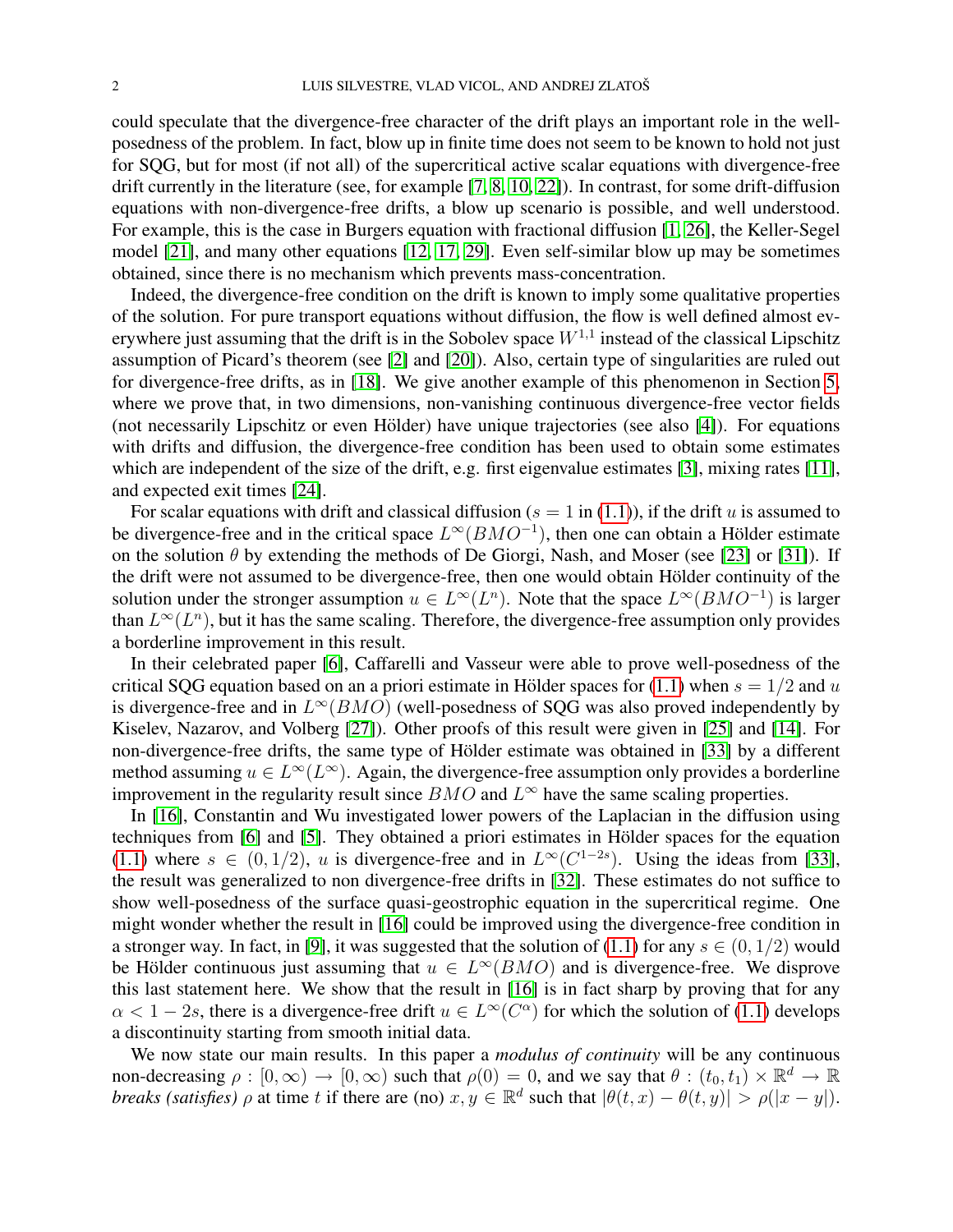Although we will restrict our considerations to the case of two dimensions  $d = 2$  here, several of our results extend to more dimensions.

Our first result shows that the result of Constantin and Wu [\[16\]](#page-25-16) is sharp, even for time-independent drifts.

<span id="page-2-0"></span>**Theorem 1.1** (Case  $s < 1/2$ ). Let  $s \in (0, 1/2)$  and  $\alpha \in (0, 1-2s)$ . There exist a positive time T and a smooth function  $\theta_0$  with  $\|\theta_0\|_{C^2(\mathbb{R}^2)} \leq 1$  *such that for any modulus of continuity*  $\rho$ *, there exists a smooth divergence-free time-independent vector field* u *with*  $||u||_{C^{\alpha}(\mathbb{R}^2)} \leq 1$  *such that the smooth solution of*  $(1.1)–(1.2)$  $(1.1)–(1.2)$  $(1.1)–(1.2)$  *breaks the modulus*  $\rho$  *before time*  $T$ *.* 

For the case  $s \geq 1/2$ , a critical assumption on the drift can be given in terms of Lebesgue spaces. It is conceivable that the method of Caffarelli and Vasseur [\[6\]](#page-25-14) can be extended to  $s \geq 1/2$  in dimension d assuming that  $u \in L^{\infty}(L^{d/(2s-1)})$ , although this has not been written down anywhere, to the best of our knowledge. We prove that no weaker assumption on  $u$  could assure continuity of the solution.

<span id="page-2-1"></span>**Theorem 1.2 (Case**  $1/2 \leq s < 1$ ). Let  $s \in [1/2, 1)$  and  $p \in [1, 2/(2s-1))$ . There exist a positive *time T* and a smooth function  $\theta_0$  *with*  $\|\theta_0\|_{C^2(\mathbb{R}^2)} \leq 1$  *such that for any modulus of continuity*  $\rho$ *, there exists a smooth divergence-free time-independent vector field u with*  $||u||_{L^p(\mathbb{R}^2)} \leq 1$  *such that the smooth solution of*  $(1.1)$ – $(1.2)$  *breaks the modulus*  $\rho$  *before time*  $T$ *.* 

The results obtained in Theorems [1.1](#page-2-0) and [1.2](#page-2-1) for *smooth* drifts can be used to prove that there are divergence-free time-independent  $u \in C^{\alpha}$  (with  $\alpha < 1 - 2s$ , if  $s \in (0, 1/2)$ ), respectively  $u \in L^p$ (with  $p < 2/(2s - 1)$ , if  $s \in [1/2, 1)$ ), with distributional solutions of the initial value problem  $(1.1)$ – $(1.2)$  evolving from smooth initial data, which fail to be continuous at any  $t > 0$ . Indeed, the drifts for different  $\rho s$  are constructed from a  $\rho$ -independent non-smooth drift using  $\rho$ -dependent cutoffs near the origin (where  $\rho$  will be broken) to ensure smoothness. Removing this cutoff at the origin will result in a (limiting as cutoff area shrinks to the origin) distributional solution which breaks any modulus  $\rho$  in finite time. Moreover, this is true for any time  $t > 0$  thanks to infinite speed of propagation of diffusion. We believe that by following the ideas in [\[2,](#page-25-8) [20\]](#page-25-9), one can show that these distributional solutions are unique whenever the divergence free drift lies in  $L^1(BV)$ (and all the drifts considered in our Theorems [1.1–](#page-2-0)[1.3](#page-2-2) have this regularity).

One might ask what happens in the endpoint case of classical (and local) diffusion  $s = 1$ , and the answer is quite intriguing. First, we show that if we allow the drift to be time-dependent, then the above results continue to hold. (We note that the remark after Theorem [1.2](#page-2-1) also remains valid in this case, this time after the removal of the temporal cutoff near the "blow-up" time  $t_q > 0$  from the proof, albeit with breaking of all moduli guaranteed only by time  $t_q$ .)

<span id="page-2-2"></span>**Theorem 1.3** (Case  $s = 1$ : time-dependent drifts). Let  $s = 1$  and  $p \in [1, 2)$ . There exist *a positive time* T *and a smooth function*  $\theta_0$  *with*  $\|\theta_0\|_{C^2(\mathbb{R}^2)} \leq 1$  *such that for any modulus of continuity*  $\rho$ , there exists a smooth divergence-free vector field u with  $\|\sup_t |u|\|_{L^p(\mathbb{R}^2)} \leq 1$  such *that the smooth solution of*  $(1.1)–(1.2)$  $(1.1)–(1.2)$  $(1.1)–(1.2)$  *breaks the modulus*  $\rho$  *before time*  $T$ *.* 

In the case of time-independent drifts, however, Theorem [1.3](#page-2-2) is surprisingly false! We prove that the solution  $\theta$  has a logarithmic modulus of continuity which depends on u via its local (supercritical)  $L^1$  norm only and, in fact, continuous distributional solutions exist for non-smooth locally  $L<sup>1</sup>$  drifts. This is a remarkable property which holds in two space dimensions only.

<span id="page-2-3"></span>**Theorem 1.4** (Case  $s = 1$ : time-independent drifts). Let  $s = 1$  and assume that  $u \in L^1_{loc}(\mathbb{R}^2)$  $with\ \|u\|_{L^1_{\rm loc}(\Bbb R^2)}=\sup_{x\in \Bbb R^2}\|u\|_{L^1(B_1(x))}<\infty$  *is a divergence-free time-independent vector field. If*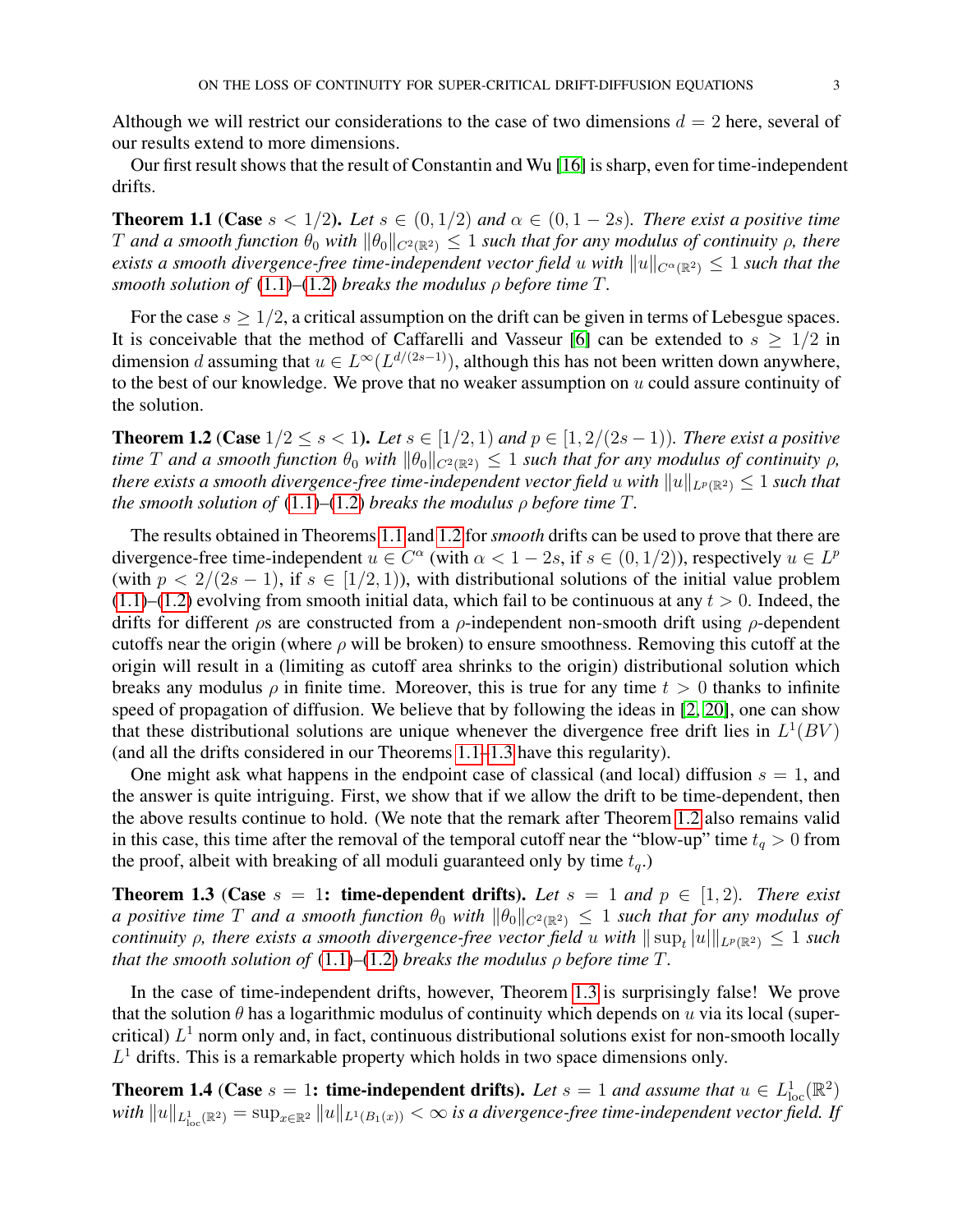$\theta_0 \in C^2(\mathbb{R}^2) \cap W^{4,1}(\mathbb{R}^2)$ , then there is a distributional solution of  $(1.1)$ – $(1.2)$  which is continuous *and at any time* t > 0 *satisfies a modulus of continuity given by*

<span id="page-3-0"></span>
$$
\rho_t(r) = \frac{C(1 + \|u\|_{L^1_{loc}}) \|\theta_0\|_{C^2 \cap W^{4,1}} (1 + t^{-1})}{\sqrt{-\log r}} \tag{1.3}
$$

*for*  $r \in (0, 1/2)$ *, with some universal*  $C > 0$ *.* 

We remark that if instead of  $u \in L^1_{loc}$  we assume  $u \in L^1$ , then one may lower the regularity assumption on the initial data to  $\theta_0 \in C^2 \cap W^{2,1}$  (see the proof).

We note that the last claim in Lemma [6.2](#page-17-0) shows that for each  $t_0 > 0$ , this solution satisfies the (spatio-temporal) modulus  $\rho_{t_0}$  on  $(t_0, \infty) \times \mathbb{R}^2$  as well. Moreover, the result in fact holds for any distributional solution which is a locally uniform limit of smooth solutions with drifts converging to u in  $L^1_{loc}$ . In particular, if u is smooth, the (unique) solution of the Cauchy problem satisfies the modulus of continuity [\(1.3\)](#page-3-0), which depends on the drift via the super-critical norm  $||u||_{L^1_{loc}}$  only.

An analogous result in the elliptic case was proved in [\[31\]](#page-26-6): the elliptic maximum principle plus an a priori estimate in  $H<sup>1</sup>$ , which hold for solutions of the PDE, suffice to show that a function has a logarithmic modulus of continuity. This idea can, in fact, be traced back to Lebesgue [\[28\]](#page-26-11)!

In the parabolic setting the situation is somewhat different. The parabolic maximum principle plus the energy estimates do not suffice to show the continuity of the solution. The following example illustrates the difficulty: if  $\theta(t, x) = \varphi(x)$  for some  $\varphi \in H^1(\mathbb{R}^2) \setminus C(\mathbb{R}^2)$ , then  $\theta \in C^\infty(H^1)$ and it satisfies the parabolic maximum principle, without being continuous. In order to overcome this difficulty, we need to use the equation to prove that for each time  $t$ , the elliptic maximum principle holds modulo an error that we can control (see Lemma [6.8\)](#page-19-0). A crucial ingredient will also be that  $\partial_t \theta$  solves the same equation as  $\theta$ , which allows for some important bounds on this quantity (see Lemmas [6.2](#page-17-0) and [6.3\)](#page-18-0). Of course, this only holds when  $u$  is time-independent.

Inspired by [\[19\]](#page-25-19), we also explore a *slightly supercritical* equation. This is the case in which the fractional Laplacian is replaced by an integral kernel which is logarithmically supercritical.

<span id="page-3-3"></span>**Theorem 1.5** (A slightly supercritical case). Let  $m : \mathbb{R}^+ \to \mathbb{R}^+$  be a smooth non-increasing *function such that*

<span id="page-3-2"></span><span id="page-3-1"></span>
$$
\int_0^\infty \frac{m(r)}{1+r} \, \mathrm{d}r < \infty \tag{1.4}
$$

*and*  $rm(r)$  *is non-decreasing on* (0, 1)*. There exist a positive time* T *and* a *smooth function*  $\theta_0$  *with*  $\|\theta_0\|_{C^2(\mathbb{R}^2)} \leq 1$  *such that for any modulus of continuity*  $\rho$ *, there exists a smooth divergence-free time-independent vector field* u *with*  $||u||_{L^{\infty}(\mathbb{R}^2)} \leq 1$  *such that the smooth solution of* 

$$
\partial_t \theta + u \cdot \nabla \theta + P.V. \int_{\mathbb{R}^2} \left( \theta(x) - \theta(x+y) \right) \frac{m(|y|)}{|y|^2} dy = 0 \tag{1.5}
$$

*with initial condition*  $\theta_0$  *breaks the modulus*  $\rho$  *before time*  $T$ *.* 

This result suggests that in order to hope for continuity of solutions to [\(1.5\)](#page-3-1), one should not depart from the critical case  $m(r) = 1/r$  by "more than a logarithm". It would be interesting to show that for generic divergence-free  $L^{\infty}$  drifts, solutions to [\(1.5\)](#page-3-1) are continuous if the integral in [\(1.4\)](#page-3-2) diverges. In fact, for the dissipative Burgers equations it was shown in [\[19\]](#page-25-19) that when [\(1.4\)](#page-3-2) holds, shocks develop in finite time, while if the integral in [\(1.4\)](#page-3-2) diverges, global regularity holds.

The article is organized as follows. In Section [2](#page-4-0) we present informally the main idea behind the loss continuity in finite time of solutions to [\(1.1\)](#page-0-0) (for simplicity we take  $u \in L^{\infty}$  and  $s < 1/2$ ). Section [3](#page-6-0) contains the proofs of Theorems [1.1](#page-2-0) and [1.2,](#page-2-1) while Theorem [1.3](#page-2-2) is proven in Section [4.](#page-13-0)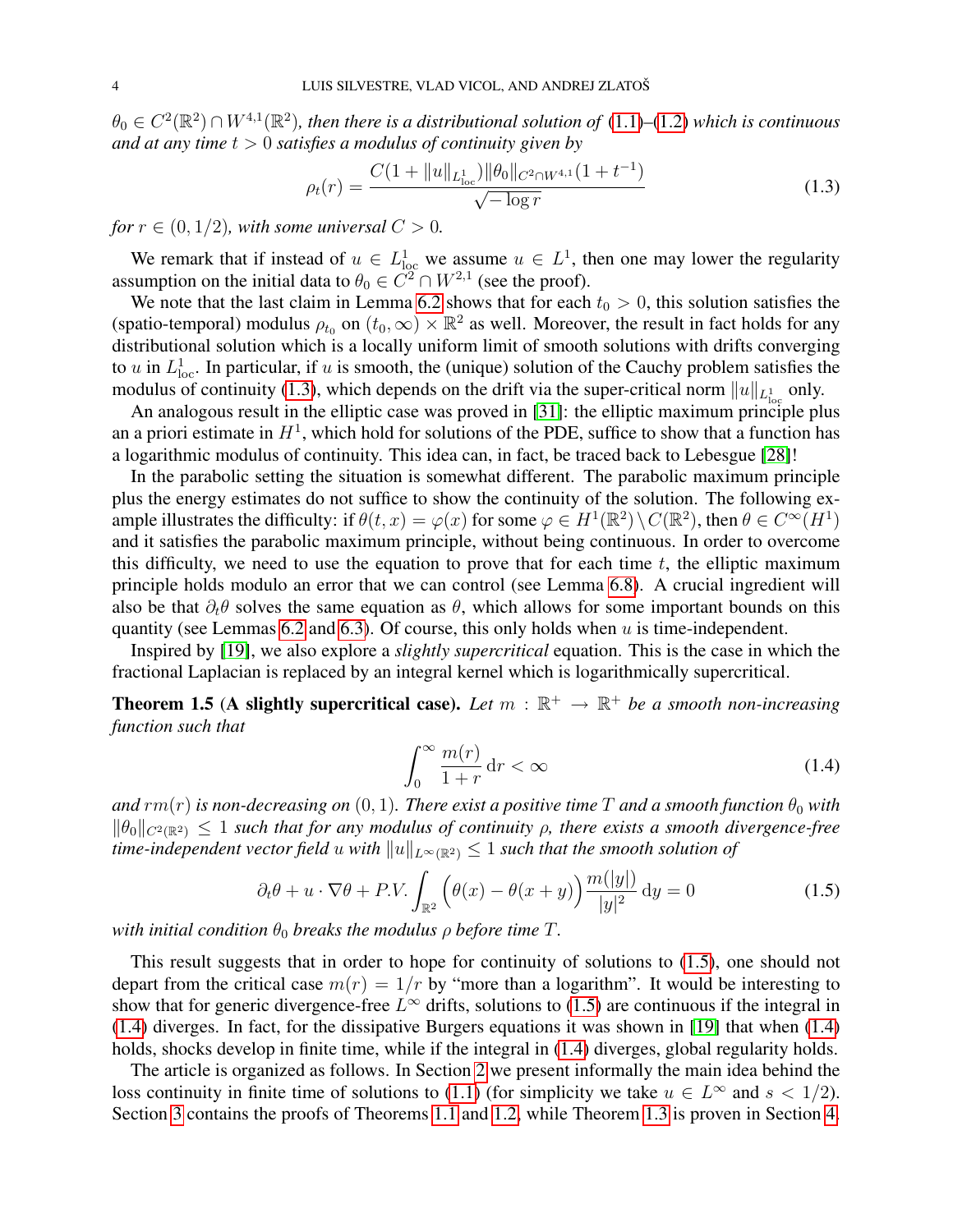Sections [5](#page-14-0) and [6](#page-15-0) contain the proofs of the positive results in this paper, both for divergence-free time-independent drifts: uniqueness of particle trajectories for the transport equation with a continuous drift (Theorem [5.1\)](#page-14-1) and Theorem [1.4.](#page-2-3) We conclude by proving Theorem [1.5](#page-3-3) in Section [7.](#page-21-0)

LS was supported in part by NSF grants DMS-1001629 and DMS-1065979, and an Alfred P. Sloan Research Fellowship. AZ was supported in part by NSF grants DMS-1056327, DMS-1113017, DMS-1147523, and DMS-1159133, and an Alfred P. Sloan Research Fellowship. VV was supported in part by NSF grant DMS-1211828.

### 2. LOSS OF REGULARITY FOR BOUNDED DRIFT AND SUPERCRITICAL DISSIPATION

<span id="page-4-0"></span>In this section we give a brief outline of our method of proving loss of continuity of solutions to drift-diffusion equations. In order to emphasize the main ideas, we present here the simplest case: the time-independent divergence-free drift is bounded and dissipation is super-critical with respect to the natural scaling of the equations (i.e.,  $\alpha = 0$  and  $s \in (0, 1/2)$ ). For the sake of simplicity of exposition, we will not require here the drift to be smooth and simply *assume that we have a unique solution to* [\(1.1\)](#page-0-0)*–*[\(1.2\)](#page-0-1). In the rigorous treatment in Section [3,](#page-6-0) we shall consider a smooth version of the drift defined below (and its generalization to other  $\alpha$ ) so that we need not worry about global existence and regularity of solutions.

Define the stream function

$$
\psi(x_1, x_2) = \frac{|x_1 - x_2| - |x_1 + x_2|}{2}
$$

and let  $u = \nabla^{\perp}\psi$ , where  $\nabla^{\perp} = (-\partial_{x_2}, \partial_{x_1})$ . Then  $u \in L^{\infty}(\mathbb{R}^2)$  is divergence-free (in the sense of distributions) and may be written explicitly as Let us consider [\(1.1\)](#page-0-0)–[\(1.2\)](#page-0-1) with this drift,  $s \in$ 



 $(0, 1/2)$ , and some smooth initial datum  $\theta_0$ .

<span id="page-4-1"></span>**Theorem 2.1** (Loss of continuity in the supercritical regime). Let  $s \in (0, 1/2)$  and let  $\rho$  be any *modulus of continuity. If*  $\theta_0$  *is non-negative in the upper half-plane, larger than* 1 *in*  $B_{1/2}(0,1)$ *, and odd in*  $x_2$ *, then the solution of* [\(1.1\)](#page-0-0)–[\(1.2\)](#page-0-1) *breaks the modulus*  $\rho$  *at some time*  $t_* \leq 1$ *.* 

Since  $\rho$  was arbitrary, it follows that solution loses continuity in finite time, which may be viewed as a blow-up in  $L^{\infty}((0, 1); C(\mathbb{R}^2))$ .

Before proving Theorem [2.1,](#page-4-1) let us observe two key properties of the system [\(1.1\)](#page-0-0)–[\(1.2\)](#page-0-1) (again, these hold in the smooth case and we *assume them to hold in the case at hand* as well).

**Symmetry:** If  $\theta_0$  is odd in  $x_2$ , then so is the solution  $\theta(t, \cdot)$  for  $t > 0$  (because  $u(Rx) = Ru(x)$ , where  $R(x_1, x_2) = (x_1, -x_2)$ .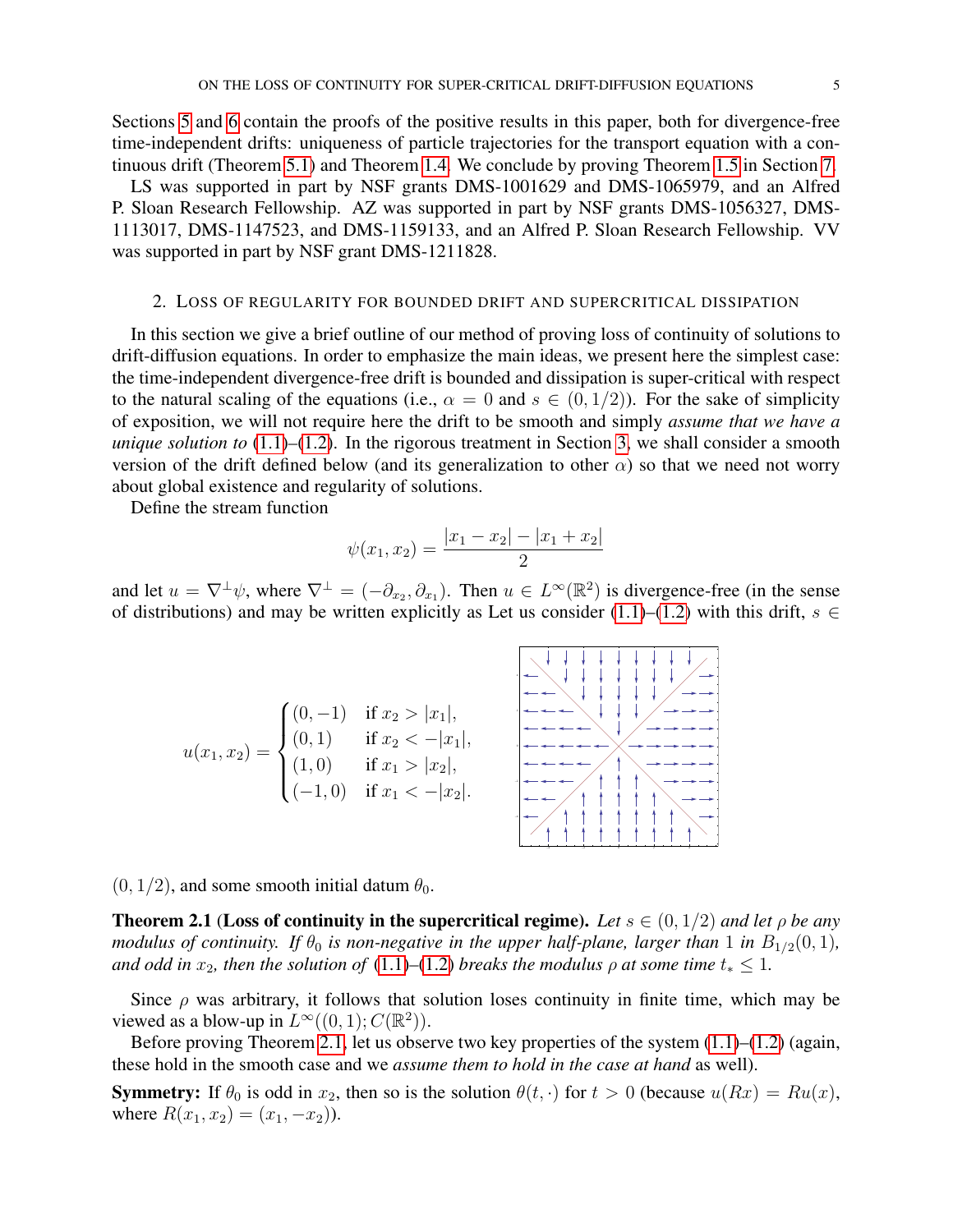**Comparison principle:** If  $\bar{\theta}$  is odd in  $x_2$  and a super-solution of [\(1.1\)](#page-0-0) on the upper half-plane (and so a sub-solution on the lower half-plane) with  $sgn(x_2)\bar{\theta}(0, x) \geq 0$ , then for  $t > 0$  we have  $\text{sgn}(x_2)\overline{\theta}(t,x) \geq 0.$ 

With these in mind, the intuition behind the proof of Theorem [2.1](#page-4-1) is as follows. Instead of  $(1.1)$ – $(1.2)$ , consider a pure transport equation with drift u, no dissipation, and odd-in- $x_2$  initial condition satisfying  $\theta_0 \geq \chi_{B_{1/2}(0,1)}$  on the upper half-plane. Then the function

$$
\bar{\theta}(t,\cdot) = \chi_{B_{(1-t)/2}(0,1-t)} - \chi_{B_{(1-t)/2}(0,t-1)}
$$

is a sub-solution, because the radius of the two discs forming its support decreases at the same rate as they approache the origin, so that the support stays in the set  $|x_2| > |x_1|$ . So if  $\theta$  is the actual solution, then  $\theta - \bar{\theta}$  is an odd-in- $x_2$  super-solution on the upper half-plane. The comparison principle (which also holds for the transport PDE) now shows that the oscillation of  $\theta$  on  $B_{1-t}(0, 0)$ , is at least 2, so that any modulus is broken before time  $t = 1$ . Adding now dissipation will decrease the supremum of  $\theta(t, \cdot)$  on  $B_{(1-t)/2}(0, 1-t)$ . However, as the proof below shows, the latter will stay bounded away from zero on any finite time interval as long as the equation is supercritical.

*Proof of Theorem [2.1.](#page-4-1)* Let  $\eta \in C^{\infty}(\mathbb{R})$  be an even function, supported on [-1, 1], positive on  $(-1, 1)$ , non-increasing on  $\mathbb{R}^+$ , and with  $\eta(0) = 1$ . For some  $r \in (0, 1/\sqrt{2})$ , we let

$$
\phi(x_1, x_2) = \eta(|(x_1, x_2 - 1)|r^{-1}) - \eta(|(x_1, x_2 + 1)|r^{-1}),
$$

so that  $\phi$  consists of a positive smooth bump centered at  $(0, 1)$  and with radius r, and a similar negative bump centered at  $(0, -1)$ . Then for any  $s \in (0, 1/2)$  there is  $c_{r,s} > 0$  such that

$$
(-\Delta)^s \phi(x_1, x_2) \le c_{r,s} \phi(x_1, x_2)
$$
\n(2.1)

holds in the upper half-plane  $\{x_2 > 0\}$  (the proof of this is given in Lemma [3.4](#page-9-0) below).

We now let  $\theta_0 = \phi$  and

$$
\bar{\theta}(t, x_1, x_2) = \exp\left(-c_{r,s} \int_0^t z(\tau)^{-2s} d\tau\right) \phi\left(\frac{x_1}{z(t)}, \frac{x_2}{z(t)}\right)
$$
(2.2)

for  $t \in [0, 1)$ , where

<span id="page-5-2"></span><span id="page-5-1"></span><span id="page-5-0"></span>
$$
z(t) = 1 - t.
$$
 (2.3)

Notice that  $z$  is the solution of the ODE

$$
\dot{z}(t) = u_2(0, z(t)) = -1, \qquad z(0) = 1,
$$

which is the position of the original center  $(0, 1)$  of the positive bump, transported by the drift u. It is clear that  $\bar{\theta} \ge 0$  for  $x_2 > 0$  and is odd in  $x_2$ . The support of  $\bar{\theta}(t, \cdot)$  consists of two discs whose centers  $(0, \pm z(t))$  are transported towards the origin with the drift u, and have radii  $rz(t)$ . That is, the support shrinks at the same rate it approaches the origin (and lies in the set  $|x_2| > |x_1|$  because  $r < 1/\sqrt{2}$ ).

We now claim that  $\bar{\theta}$  is a sub-solution of [\(1.1\)](#page-0-0) in  $\{x_2 > 0\}$ . By scaling and [\(2.1\)](#page-5-0) we have

$$
(-\Delta)^s \bar{\theta}(t,\cdot) \leq c_{r,s} z(t)^{-2s} \bar{\theta}(t,\cdot)
$$

in  $\{x_2 > 0\}$ , so it suffices to prove

$$
\partial_t \bar{\theta} + u \cdot \nabla \bar{\theta} + c_{r,s} z(t)^{-2s} \bar{\theta} \le 0 \tag{2.4}
$$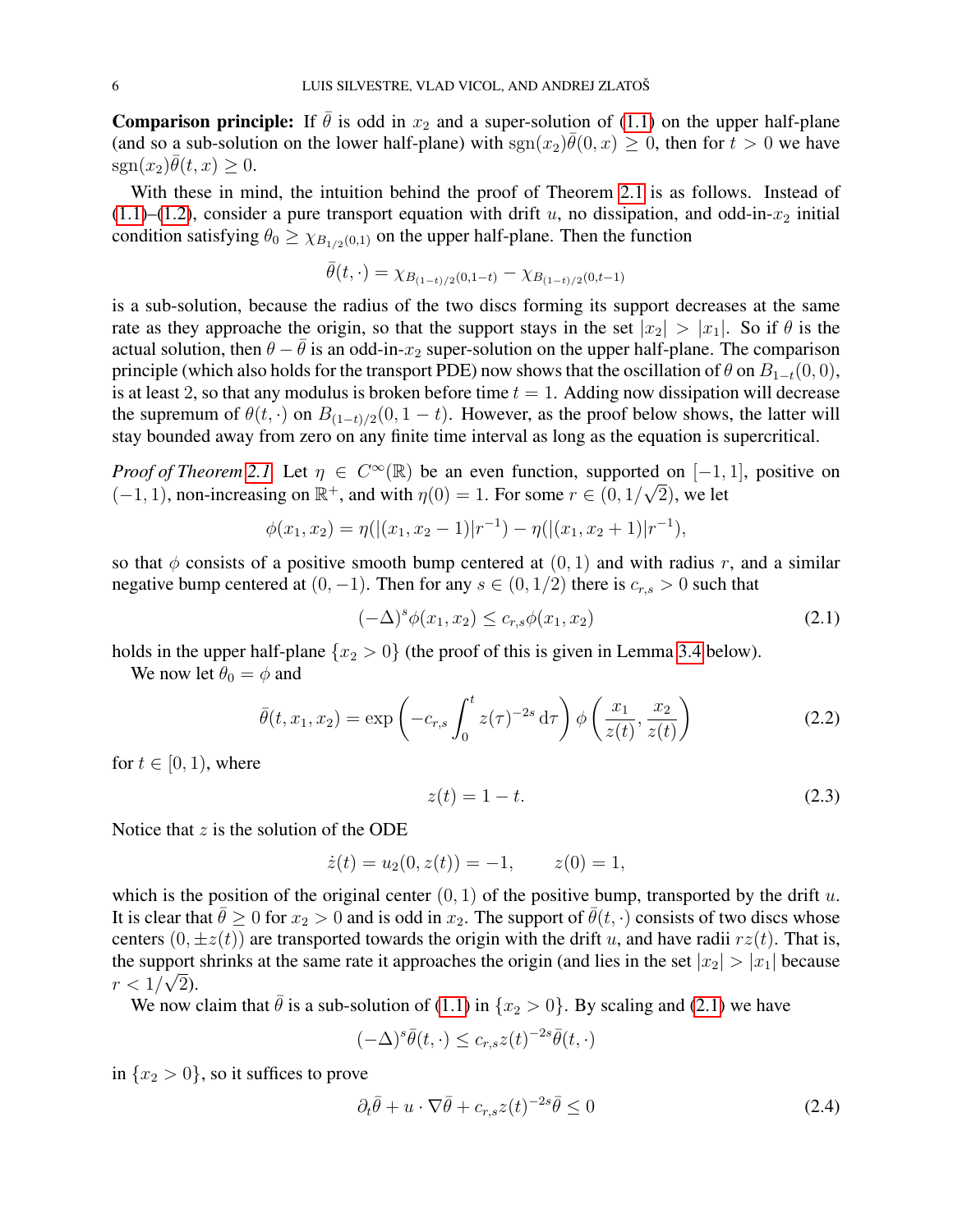in  $\{x_2 > 0\}$ . From the definition of  $\bar{\theta}$ , it is clear that we just need to verify

$$
\partial_t \phi_+ + u \cdot \nabla \phi_+ \le 0
$$
, where  $\phi_+(t, x_1, x_2) = \eta \left( \frac{|(x_1, x_2 - z(t))|}{r z(t)} \right)$ .

The point now is that  $\phi_+$  is transported by the vector field  $v(t, x) = -x/z(t)$ , that is, it satisfies

$$
\partial_t \phi_+ + v \cdot \nabla \phi_+ = 0,
$$

as one can see by a simple computation. We therefore only need to show  $(v - u) \cdot \nabla \phi_+ \geq 0$ which, due to  $\phi_+$  being supported in  $x_2 > |x_1|$ , radially symmetric, and radially non-increasing with respect to center  $(0, z(t))$ , is equivalent to

<span id="page-6-3"></span>
$$
0 \le ((x_1, x_2)z(t)^{-1} + (0, -1)) \cdot (x_1, x_2 - z(t)) = z(t)^{-1} |(x_1, x_2 - z(t))|^2 \tag{2.5}
$$

on the support of  $\phi_+$ . This clearly holds, so  $\theta$  is a sub-solution of [\(1.1\)](#page-0-0) in  $\{x_2 > 0\}$ .

To conclude the proof, note that by the comparison principle, [\(2.3\)](#page-5-1) and [\(2.2\)](#page-5-2), we have

$$
\operatorname*{osc}_{B_{z(t)}(0)} \theta(t,\cdot) \ge \operatorname*{osc}_{B_{z(t)}(0)} \bar{\theta}(t,\cdot) = 2 \exp \left(-c_{r,s} \int_0^t (1-\tau)^{-2s} d\tau \right) \ge 2 \exp \left(-\frac{c_{r,s}}{1-2s}\right).
$$

if  $s \in (0, 1/2)$  and  $t \in [0, 1)$ . Thus, if the solution  $\theta$  of [\(1.1\)](#page-0-0)–[\(1.2\)](#page-0-1) obeyed the modulus of continuity  $\rho$  for all  $t \in [0, 1)$ , then we would have  $\rho(0) = \lim_{t \to 1} \rho(2 - 2t) > 0$ , a contradiction.

## 3. THE CASE  $s \in (0,1)$  with supercritical drift

<span id="page-6-0"></span>The main ideas for finite time loss of continuity of solutions to  $(1.1)$ – $(1.2)$  in the case of bounded drifts and  $s < 1/2$  were presented in Section [2.](#page-4-0) Here we extend those arguments to treat all values of  $s \in (0, 1)$  and corresponding supercritical drifts. For  $\alpha \in (-1, 1)$  we denote

$$
X^{\alpha} := \begin{cases} C^{\alpha}(\mathbb{R}^2) & \text{for } \alpha \in (0, 1), \\ L^{\infty}(\mathbb{R}^2) & \text{for } \alpha = 0, \\ L^{2/|\alpha|}(\mathbb{R}^2) & \text{for } \alpha \in (-1, 0). \end{cases}
$$
(3.1)

In view of the natural scaling of the equations, for any  $\alpha \in (-1, 1 - 2s)$  the above Banach space  $X_{\alpha}$  is supercritical.

<span id="page-6-2"></span>**Theorem 3.1** (Finite time blow-up in supercritical regime). Let  $s \in (0,1)$ ,  $\alpha' \in (-1, 1-2s)$ , *and let* ρ *be any modulus of continuity. Then there exist a smooth divergence-free time-independent vector field* u *with*  $||u||_{X^{\alpha'}} \leq 1$  *and a smooth function*  $\theta_0$  *with*  $||\theta_0||_{C^2(\mathbb{R}^2)} \leq 1$  *such that the smooth solution of* [\(1.1\)](#page-0-0)–[\(1.2\)](#page-0-1) *breaks the modulus*  $\rho$  *in finite time, bounded above independently of*  $\rho$ *.* 

Notice that this result contains Theorems [1.1](#page-2-0) and [1.2.](#page-2-1) It does not directly cover the case  $p \in [1, 2]$ in Theorem [1.2](#page-2-1) but this follows from the case  $p \in (2, 2/(2s-1))$ . This is because our vector fields will be supported in  $B_4(0,0)$  and because the bound  $||u||_{X^{\alpha'}} \le 1$  can be replaced by  $||u||_{X^{\alpha'}} \le c$ for any  $c > 0$  due to M in [\(3.4\)](#page-7-0) being arbitrarily large.

Let us now turn to the construction of the drift u. For  $\alpha \in (-1, 1)$ , define the stream function

$$
\psi_{\alpha,s,\rho}(x_1,x_2) = \frac{|x_1 - x_2|^{1+\alpha} - |x_1 + x_2|^{1+\alpha}}{2(1+\alpha)} \kappa\left(\frac{x_1}{x_2}\right) \mu_{\alpha,s,\rho}(|x|)
$$
(3.2)

where the last two factors are smooth cutoff functions ( $\kappa$  is also even) designed to remove singularities at  $|x_1| = |x_2|$  and  $|x| = 0$ . Specifically,  $\kappa, \mu_{\alpha,s,\rho} \in C_0^{\infty}(\mathbb{R})$  are such that

<span id="page-6-1"></span>
$$
\chi_{[-1/2,1/2]} \leq \kappa \leq \chi_{[-2/3,2/3]}
$$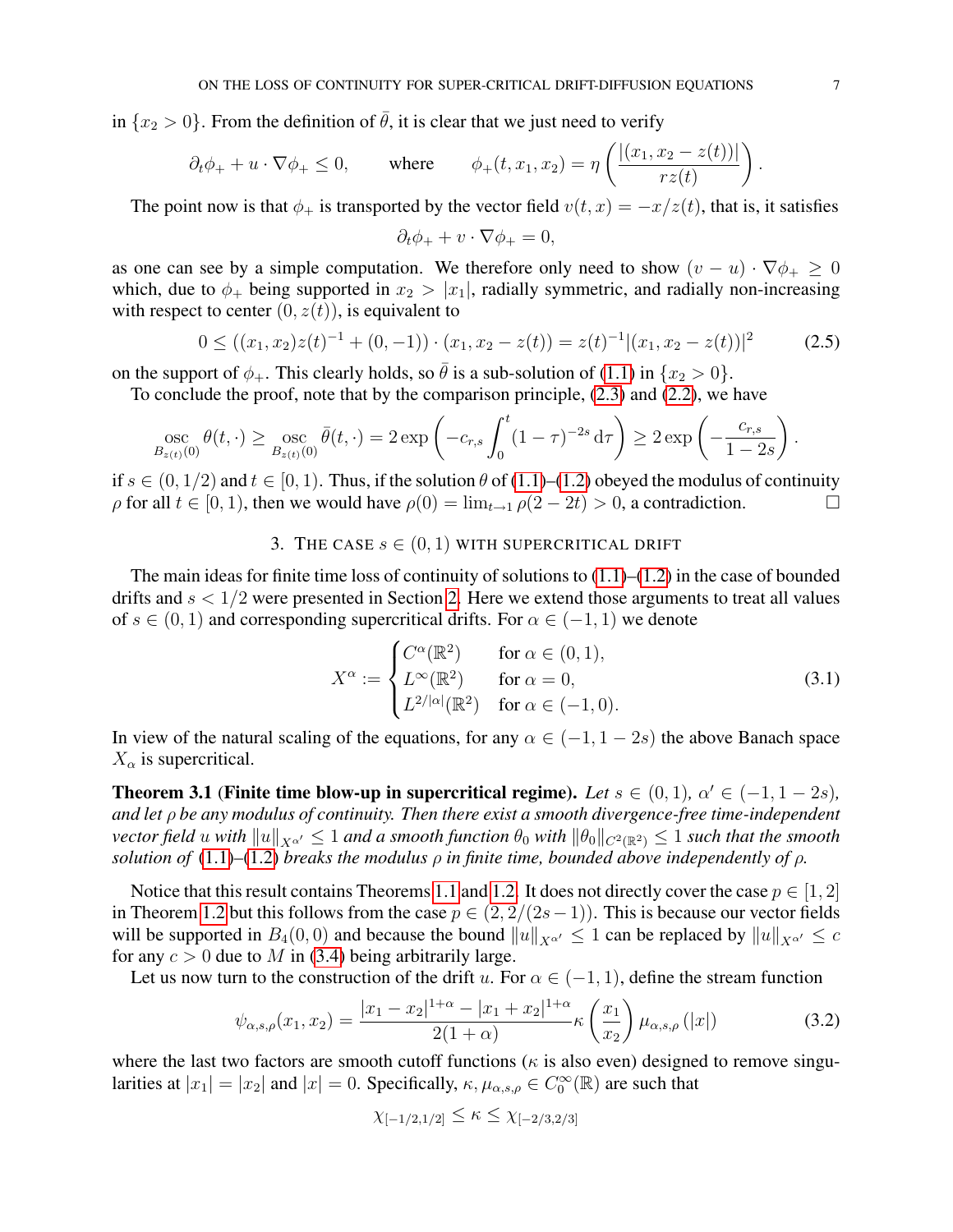and

$$
\chi_{[2\varepsilon_{\alpha,s,\rho},2]} \leq \mu_{\alpha,s,\rho} \leq \chi_{[\varepsilon_{\alpha,s,\rho},3]},
$$

with  $\kappa$  even,  $\varepsilon_{\alpha,s,\rho} > 0$  to chosen later, and also

<span id="page-7-1"></span>
$$
|\mu_{\alpha,s,\rho}'(z)| \le \frac{3}{|z|} \tag{3.3}
$$

(which is possible for any choice of  $\varepsilon_{\alpha,s,\rho} > 0$ ). Here  $\kappa$  removes the singularities at  $|x_1| = |x_2|$ (except the origin) but does not alter the fraction in [\(3.2\)](#page-6-1) on the union of two cones given by  $|x_1| \leq \frac{1}{2}|x_2|$ . The subsolution we will use, similar to that in [\(2.2\)](#page-5-2), will be supported in this set, so  $\kappa$  will not affect the argument. Likewise,  $\mu_{\alpha,s,\rho}$  removes the singularity at the origin and will make our drift compactly supported. Since the subsolution will also be supported in the annulus  $B_2(0) \setminus B_{2\varepsilon_{\alpha,s,\rho}}(0)$  at all times until  $\rho$  is broken,  $\mu_{\alpha,s,\rho}$  will also not affect the argument from the previous section. In fact,  $\varepsilon_{\alpha,s,\rho}$  will be chosen so that the modulus  $\rho$  will be broken before the support of the subsolution reaches  $B_{2\varepsilon_{\alpha,s,\rho}}(0)$ .

We now let, for some  $M > 0$ ,

<span id="page-7-0"></span>
$$
u_{\alpha,s,\rho} = \frac{1}{M} \nabla^{\perp} \psi_{\alpha,s,\rho},\tag{3.4}
$$

which is smooth and compactly supported because so is  $\psi_{\alpha,s,\rho}$ . Then [\(3.3\)](#page-7-1) ensures that for any given  $\alpha \in [0,1)$  there is  $M > 0$  such that  $||u_{\alpha,s,\rho}||_{X_\alpha} \leq 1$  for all  $s, \rho$ , while for any given  $\alpha \in (-1,0)$  and any  $\alpha' \in (-1,\alpha)$ , there is  $M > 0$  such that  $||u_{\alpha,s,\rho}||_{X^{\alpha'}} \le 1$  for all  $s, \rho$  (the latter because if  $\alpha < 0$ , then  $|\nabla^{\perp}\psi_{\alpha,s,\rho}(x)| \leq C_{\alpha}|x|^{\alpha}$  with  $C_{\alpha}$  independent of  $s, \rho$ ). If now  $s \in (0,1)$ and  $\alpha' \in (-1, 1-2s)$  are given, we either pick  $\alpha = \alpha'$  and the M associated with  $\alpha$  (if  $\alpha' \in [0, 1)$ ) or pick some  $\alpha \in (\alpha', \min\{1-2s, 0\})$  and the M associated with  $\alpha, \alpha'$  (if  $\alpha' \in (-1, 0)$ ). In either case, the drift from [\(3.4\)](#page-7-0) will satisfy  $||u_{\alpha,s,\rho}||_{X^{\alpha'}} \le 1$  for any  $\rho$  (and  $M = M_{\alpha,s}$  is independet of  $\rho$ ).

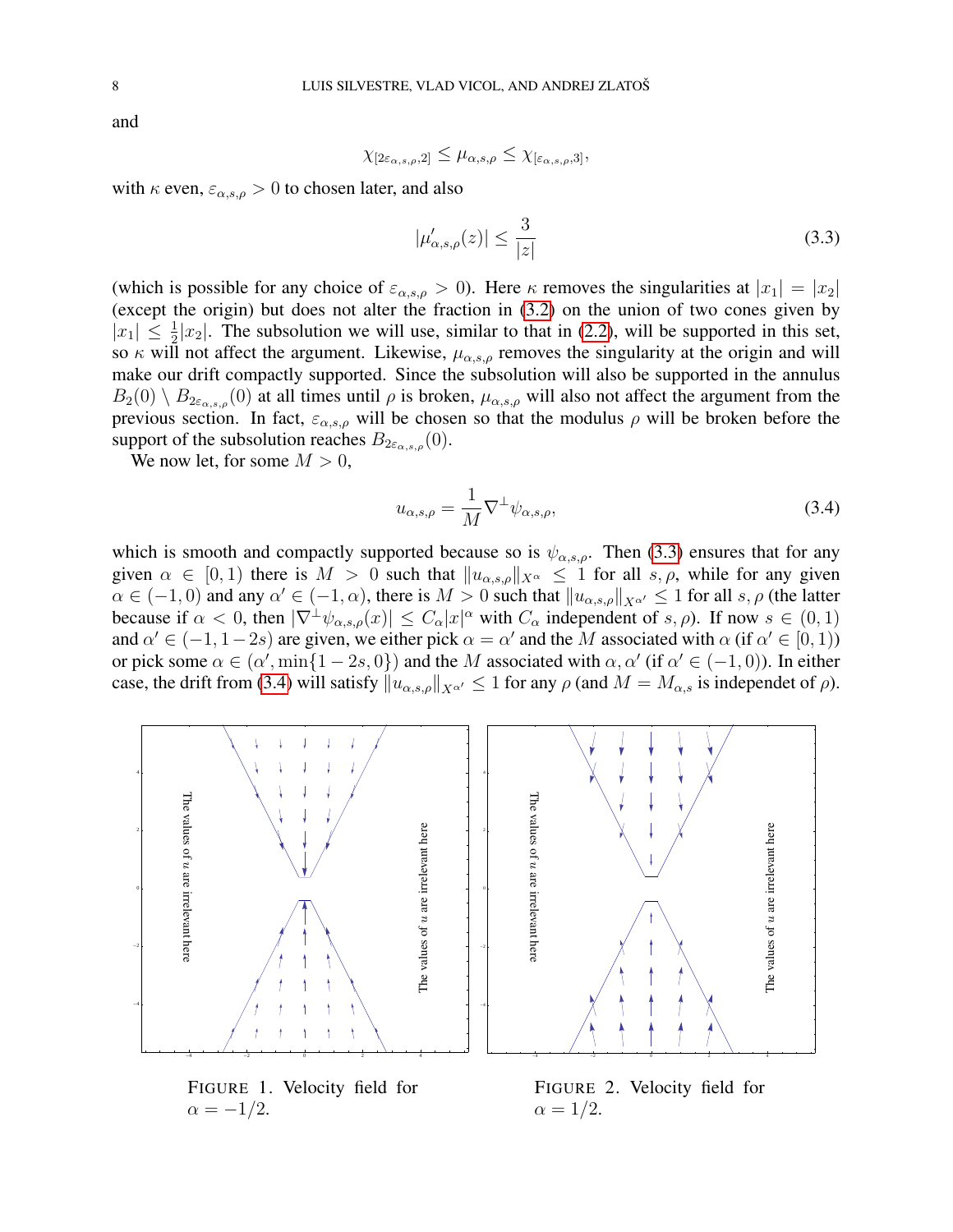We also note the explicit formula

$$
u_{\alpha,s,\rho}(x_1,x_2) = \frac{\text{sgn}(x_2)}{2M} \left(-|x_1 - x_2|^{\alpha} + |x_1 + x_2|^{\alpha}, -|x_1 - x_2|^{\alpha} - |x_1 + x_2|^{\alpha}\right) \tag{3.5}
$$

for all  $x \in \mathcal{C}_{\alpha,s,\rho} = \{x \in \mathbb{R}^2 \mid |x_1| \leq \frac{1}{2}|x_2|$  and  $|x| \in [2\varepsilon_{\alpha,s,\rho}, 2]\}.$  In particular, we have

<span id="page-8-3"></span><span id="page-8-2"></span>
$$
u_{\alpha,s,\rho}(0,x_2) = M^{-1}(0,-x_2^{\alpha})
$$
\n(3.6)

for  $x_2 \in [2\varepsilon_{\alpha,s,\rho},2]$ .

Finally, note that since  $u_{\alpha,s,\rho}$  is smooth and compactly supported, the solution  $\theta$  of [\(1.1\)](#page-0-0)–[\(1.2\)](#page-0-1) will be smooth and decaying at spatial infinity uniformly in  $t \in [0, T]$  for any  $T > 0$  as long as  $\theta_0$  is smooth and decaying at infinity. We will assume this from now on. In what follows, we will also drop the subscripts and denote  $u = u_{\alpha,s,\rho}$ ,  $\varepsilon = \varepsilon_{\alpha,s,\rho}$ , and  $\mathcal{C} = \mathcal{C}_{\alpha,s,\rho}$ .

<span id="page-8-0"></span>**Lemma 3.2 (Symmetry).** *If*  $\theta_0$  *is odd in*  $x_2$ *, then so is the solution*  $\theta(t, \cdot)$  *of* [\(1.1\)](#page-0-0)–[\(1.2\)](#page-0-1) *for*  $t > 0$ *.* 

*Proof.* This follows from uniqueness of the solution and from  $u(Rx) = Ru(x)$ , which is due to  $\psi_{\alpha,s,\rho}$  being odd in  $x_2$ . Here and throughout the paper we denote  $R(x_1, x_2) = (x_1, -x_2)$ .

The symmetry of u also shows that if an odd-in- $x_2$  function  $\theta$  is a sub(super)-solution of [\(1.1\)](#page-0-0) in the upper half-plane  $\{x_2 > 0\}$ , then it is a super(sub)-solution in the lower half-plane. In view of Lemma [3.2,](#page-8-0) it is therefore natural to compare odd-in- $x_2$  solutions with odd-in- $x_2$  functions that are sub(super)-solutions on  $\{x_2 > 0\}$  only. From now on we will call such functions *odd-in-x<sub>2</sub> sub(super)-solutions*, and for them we have:

<span id="page-8-1"></span>**Lemma 3.3 (Comparison principle).** *If*  $\overline{\theta}$  *is smooth, decaying at spatial infinity uniformly in*  $t \in [0,T]$  for any  $\hat{T} > 0$ , an odd-in- $x_2$  super-solution of [\(1.1\)](#page-0-0), and satisfies  $\text{sgn}(x_2)\overline{\theta}(0,x) \geq 0$ , *then for*  $t > 0$  *we have*  $sgn(x_2)\overline{\theta}(t, x) \geq 0$ .

*Proof.* Due to oddness in  $x_2$  and smoothness, we have  $\bar{\theta}(t, x_1, 0) = 0$  for  $t > 0$ . Assume, towards contradiction, that for some  $T > 0$  we have

$$
\inf_{x_1 \in \mathbb{R}, x_2 > 0, t \in [0,T]} \bar{\theta}(t, x_1, x_2) < 0.
$$

Since  $\bar{\theta}$  is smooth, odd in  $x_2$ , decays at spatial infinity uniformly in  $t \in [0, T]$ , and  $\bar{\theta}(0, \cdot) \ge 0$ , the above infimum must be attained at some point  $(t, x)$ , with  $t \in (0, T]$  and  $x_2 > 0$ . We then must have  $\partial_t \overline{\theta}(t, x) \le 0$  and  $\nabla \overline{\theta}(t, x) = 0$ , hence  $\overline{(-\Delta)^s} \overline{\theta}(t, x) \ge 0$ .

On the other hand, oddness in  $x_2$  yields

$$
(-\Delta)^s \bar{\theta}(t, x) = c_s \int_{\mathbb{R}^2} \frac{\bar{\theta}(t, x) - \bar{\theta}(t, y)}{|x - y|^{2+2s}} dy
$$
  
=  $c_s \int_{\{y_2 > 0\}} \left( \frac{\bar{\theta}(t, x) - \bar{\theta}(t, y)}{|x - y|^{2+2s}} + \frac{\bar{\theta}(t, x) + \bar{\theta}(t, y)}{|x - Ry|^{2+2s}} \right) dy$ 

(recall that  $Ry = (y_1, -y_2)$ ). For any y in the upper half-plane we have  $|x - y| \le |x - Ry|$  because  $x_2 > 0$ , and since the minimum of  $\bar{\theta}$  occurs at x, we also know  $\bar{\theta}(t, x) - \bar{\theta}(t, y) \leq 0$ . Hence

$$
\frac{\bar{\theta}(t,x) - \bar{\theta}(t,y)}{|x - y|^{2+2s}} + \frac{\bar{\theta}(t,x) + \bar{\theta}(t,y)}{|x - Ry|^{2+2s}} \le \frac{\bar{\theta}(t,x) - \bar{\theta}(t,y)}{|x - Ry|^{2+2s}} + \frac{\bar{\theta}(t,x) + \bar{\theta}(t,y)}{|x - Ry|^{2+2s}} = \frac{2\bar{\theta}(t,x)}{|x - Ry|^{2+2s}}
$$

and therefore  $(-\Delta)^s \bar{\theta}(t, x) \leq 2c_s \bar{\theta}(t, x) \int_{\{y_2 > 0\}} |x - Ry|^{-2-2s} dy < 0$ , a contradiction.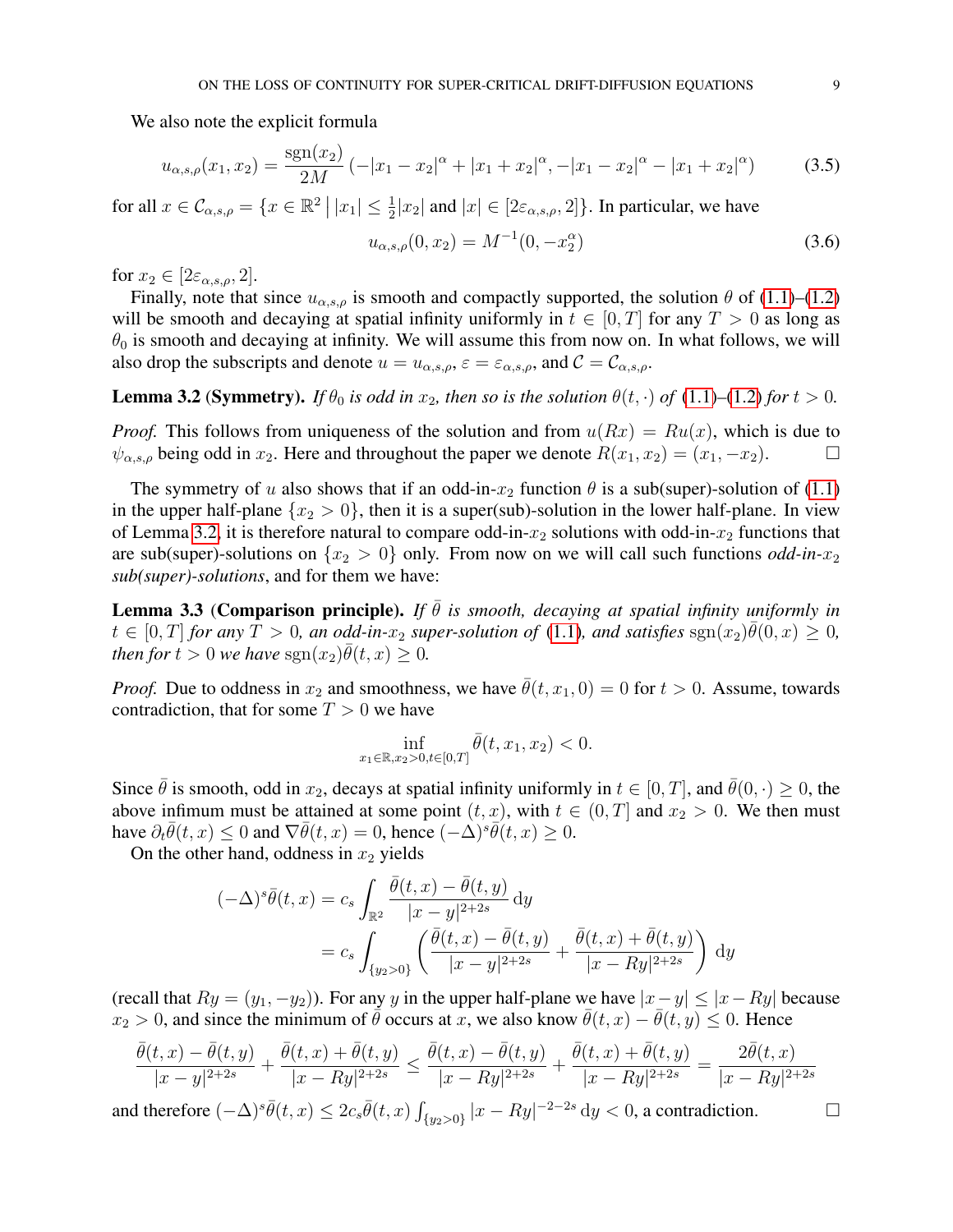The above lemma will be applied to the difference between an odd-in- $x_2$  solution  $\theta$  and an oddin- $x_2$  sub-solution  $\theta_{\alpha,s}$  of [\(1.1\)](#page-0-0), so that  $\theta - \theta_{\alpha,s}$  is an odd-in- $x_2$  super-solution. If the latter is non-negative in the upper half-plane at  $t = 0$ , it follows from Lemma [3.3](#page-8-1) that at all later times, the oscillation of  $\theta$  over any disc centered at the origin is no less than the oscillation of  $\theta_{\alpha,s}$  over the same disc.

We now turn to the construction of  $\theta_{\alpha,s}$ , in the spirit of the argument in Section [2.](#page-4-0) Let  $\eta \in C^{\infty}(\mathbb{R})$ be an even function, supported on  $[-1, 1]$ , positive on  $(-1, 1)$ , non-increasing on  $\mathbb{R}^+$ , and with  $\eta(0) = 1$ . For some  $r_{\alpha} \in (0, 1/4)$  (to be chosen later), we let

$$
\phi_{\alpha}(x_1, x_2) = \eta(|(x_1, x_2 - 1)|r_{\alpha}^{-1}) - \eta(|(x_1, x_2 + 1)|r_{\alpha}^{-1})
$$
\n(3.7)

be a smooth approximation of  $\chi_{B_{r_\alpha}(0,1)} - \chi_{B_{r_\alpha}(0,-1)}$ . As in Section [2,](#page-4-0) we shall use  $\phi_\alpha$  to build  $\theta_{\alpha,s}$ , but first we give a measure of the effect of  $(-\Delta)^s$  on  $\phi_\alpha$ .

<span id="page-9-0"></span>**Lemma 3.4 (Control of dissipation).** *Let*  $\alpha \in (-1, 1)$ *,*  $r_{\alpha} \in (0, 1/4)$ *, and*  $\phi_{\alpha}$  *from* [\(3.7\)](#page-9-1)*. Then there exists*  $c_{\alpha,s} > 0$  *such that* 

<span id="page-9-3"></span><span id="page-9-1"></span>
$$
(-\Delta)^s \phi_\alpha(x) \le c_{\alpha,s} \phi_\alpha(x) \tag{3.8}
$$

*holds in the upper half-plane*  $\{x_2 > 0\}$ *. The constant*  $c_{\alpha,s}$  *depends only on*  $r_{\alpha}$ *, s, and*  $\eta$ *.* 

*Proof of Lemma* [3.4.](#page-9-0) We start with  $x \in \{x_2 > 0\} \setminus B_{r_\alpha}(0, 1)$ . Due to the definition of  $\eta$ , we have  $\phi_{\alpha}(x) = 0$ , and using oddness in  $x_2$  we obtain

$$
(-\Delta)^{s} \phi_{\alpha}(x) = -c_{s} \int_{\mathbb{R}^{2}} \frac{\phi_{\alpha}(y)}{|x - y|^{2+2s}} dy
$$
  
= 
$$
- \int_{B_{r_{\alpha}}(0,1)} \frac{\eta(|(y_{1}, y_{2} - 1)|r_{\alpha}^{-1})}{|x - y|^{2+2s}} dy + \int_{B_{r_{\alpha}}(0,-1)} \frac{\eta(|(y_{1}, y_{2} + 1)|r_{\alpha}^{-1})}{|x - y|^{2+2s}} dy
$$
  
= 
$$
- \int_{B_{r_{\alpha}}(0,1)} \eta(|(y_{1}, y_{2} - 1)|r_{\alpha}^{-1}) \left(\frac{1}{|x - y|^{2+2s}} - \frac{1}{|x - Ry|^{2+2s}}\right) dy.
$$
 (3.9)

Now we notice that for x, y in the upper half-plane we have  $|x - y| \le |x - Ry|$ , and hence the integrand in [\(3.9\)](#page-9-2) is positive. It follows that  $(-\Delta)^s \phi_\alpha(x) < 0$  for all  $x \in \{x_2 > 0\} \setminus B_{r_\alpha}(0, 1)$ . Since  $\partial B_{r_\alpha}(0,1)$  is compact and  $\phi_\alpha \in C^\infty$ , it follows that there is  $c_1 = c_1(r_\alpha, s, \eta) > 0$  such that

<span id="page-9-2"></span> $(-\Delta)^s \phi_\alpha(x) \leq -c_1 < 0$ 

for all  $x \in \partial B_{r_\alpha}(0,1)$ . Hence there exists  $\delta = \delta(r_\alpha, s, \eta) \in (0, r_\alpha/2)$  such that  $(-\Delta)^s \phi_\alpha(x) \le 0$ for all  $x \in \{x_2 > 0\} \setminus B_{r_0-\delta}(0,1)$ , implying [\(3.8\)](#page-9-3) for these x (with any  $c_{\alpha,s}$ ).

It is left to verify [\(3.8\)](#page-9-3) for all  $x \in B_{r_\alpha-\delta}(0,1)$ . in view of the monotonicity of  $\eta$ , for each such x we have that  $\phi_{\alpha}(x) \ge \eta(1 - \delta r_{\alpha}^{-1}) > 0$ . Therefore, for these x we have

$$
(-\Delta)^s \phi_\alpha(x) \le c_2 r_\alpha^{-2s} \|\eta\|_{C^2} \le c_{\alpha,s} \eta (1 - \delta r_\alpha^{-1}) \le c_{\alpha,s} \phi_\alpha(x)
$$

for a suitably chosen  $c_{\alpha,s} > 0$  (depending on  $r_{\alpha}$ , s,  $\delta$ ,  $\eta$ ), which concludes the proof.

From homogeneity of the kernel associated with the fractional Laplacian  $(-\Delta)^s$  and from Lemma [3.4](#page-9-0) we directly have the following.

<span id="page-9-4"></span>**Corollary 3.5 (Effect of dissipation under rescaling).** *For*  $\lambda > 0$  *let*  $\phi_{\alpha,\lambda}(x) = \phi_{\alpha}(x/\lambda)$ *. Then* 

<span id="page-9-5"></span>
$$
(-\Delta)^s \phi_{\alpha,\lambda}(x) \le c_{\alpha,s} \lambda^{-2s} \phi_{\alpha,\lambda}(x) \tag{3.10}
$$

*holds on*  $\{x_2 > 0\}$ *.*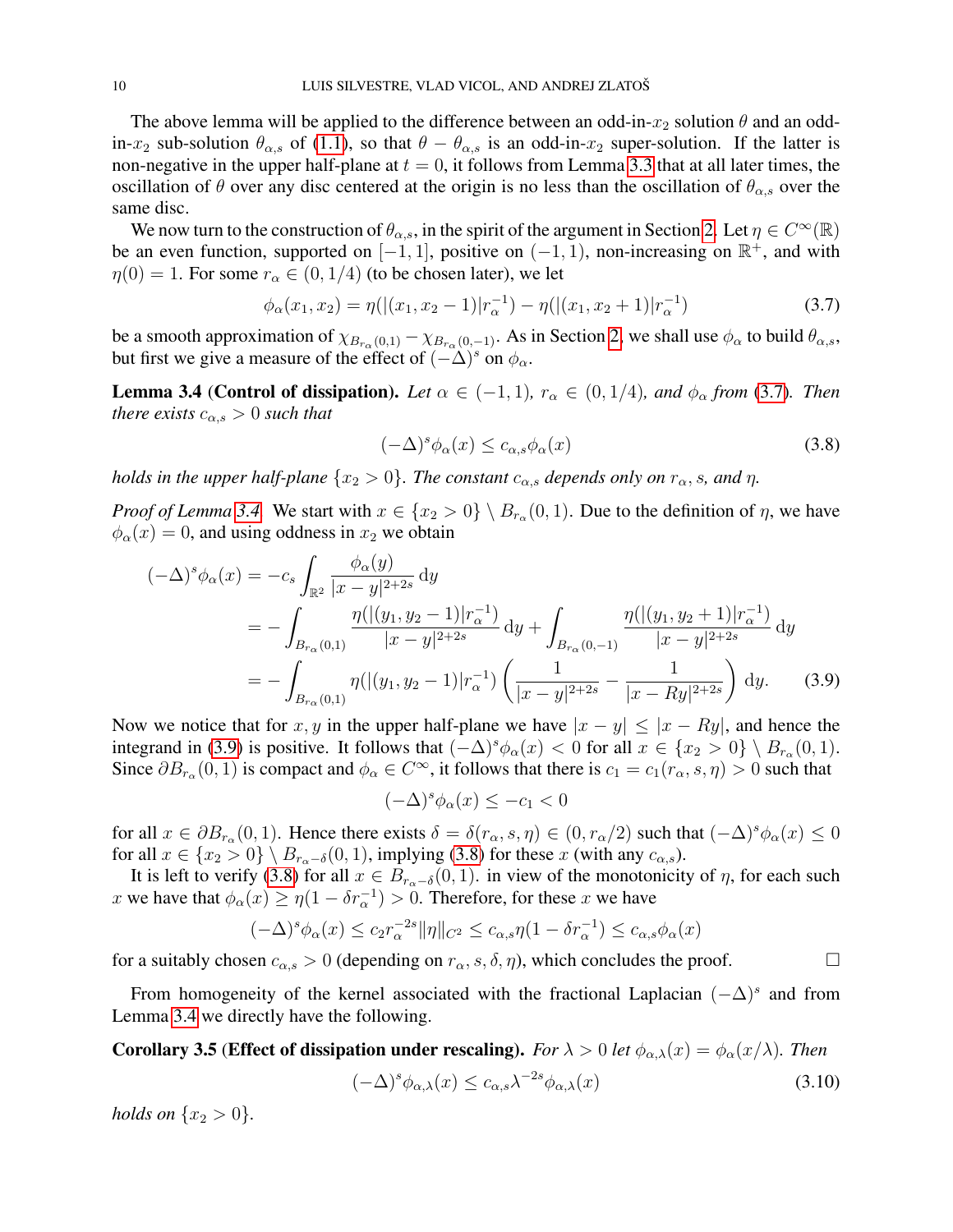Having established Lemma [3.4](#page-9-0) and Corollary [3.5,](#page-9-4) it is clear from the argument in Section [2](#page-4-0) how we will proceed. We will build an odd-in- $x_2$  sub-solution to [\(1.1\)](#page-0-0) by adding an appropriate exponentially decaying prefactor (chosen using  $(3.10)$ ) to an odd-in- $x_2$  sub-solution of the pure transport equation  $(\partial_t + u \cdot \nabla)\phi(t, x) = 0$  with initial condition  $\phi_\alpha$ . This sub-solution will be a time-dependent rescaling of  $\phi_{\alpha}$ , that will depend on the vector field  $u = u_{\alpha,s,\rho}$  defined in [\(3.4\)](#page-7-0). Note that it is easier to build a sub-solution then to find the actual solution because the disks on which  $\phi_{\alpha}$  is supported deform when transported by u.

Let  $T = T_{\alpha,s,\rho} = M(1-(4\varepsilon)^{1-\alpha})/(1-\alpha)$  (recall that  $\varepsilon = \varepsilon_{\alpha,s,\rho}$ ) and for  $[0,T]$  let

$$
z_{\alpha}(t) = \left(1 - (1 - \alpha)M^{-1}t\right)^{1/(1 - \alpha)}.\tag{3.11}
$$

Recalling [\(3.6\)](#page-8-2), we find that  $z_{\alpha}$  is the solution of the initial value problem

$$
\dot{z}(t) = u_2(0, z(t)) = -M^{-1}z(t)^{\alpha}, \qquad z(0) = 1,
$$
\n(3.12)

because it is decreasing and  $z_\alpha(T) = 4\varepsilon \geq 2\varepsilon$ .

<span id="page-10-0"></span>**Lemma 3.6 (Subsolution of the transport equation).** *The function*  $\bar{\phi}_{\alpha}(t,x) = \phi_{\alpha}(x/z_{\alpha}(t))$  *is an odd-in-* $x_2$  *sub-solution of*  $(\partial_t + u_{\alpha,s,\rho} \cdot \nabla) \phi = 0$  *on the time interval*  $(0, T_{\alpha,s,\rho})$ *, provided*  $r_{\alpha} \in (0, 1/4)$  *is sufficiently small.* 

*Proof of Lemma* [3.6.](#page-10-0) By the definition of  $\phi_{\alpha}$  it suffices to prove

<span id="page-10-1"></span>
$$
\partial_t \bar{\phi} + u \cdot \nabla \bar{\phi} \le 0
$$

where

$$
\bar{\phi}(t, x_1, x_2) = \eta \left( \frac{|(x_1, x_2 - z_\alpha(t))|}{r_\alpha z_\alpha(t)} \right)
$$

is the component of  $\phi_{\alpha}(x/z_{\alpha}(t))$  which is supported in the upper half-plane. Let

$$
v(t, x_1, x_2) = -M^{-1} z_{\alpha}(t)^{\alpha-1}(x_1, x_2)
$$

be the vector field that advects  $\bar{\phi}$ , so that we have  $\partial_t \bar{\phi} + v \cdot \nabla \bar{\phi} = 0$ . Hence, in order to prove the lemma it suffices to show

$$
(v(t, x_1, x_2) - u(x_1, x_2)) \cdot \nabla \overline{\phi}(t, x_1, x_2) \ge 0
$$

which, since  $\eta$  is non-increasing on  $\mathbb{R}^+$ , is equivalent to

$$
(u(x_1, x_2) + M^{-1}z_{\alpha}(t)^{\alpha - 1}(x_1, x_2)) \cdot (x_1, x_2 - z_{\alpha}(t)) \ge 0.
$$
 (3.13)

It suffices to prove [\(3.13\)](#page-10-1) for  $t \in [0, T]$  and  $x_1^2 + (x_2 - z_\alpha(t))^2 \le (r_\alpha z_\alpha(t))^2$  (notice that such  $(x_1, x_2)$  then lie in the domain C because  $r_\alpha < 1/4$  and  $z(t) \in [4\varepsilon, 1]$ ). By  $\alpha$ -homogeneity of u in C (see [\(3.5\)](#page-8-3)) and after scaling by  $z_\alpha(t)^{-1}$ , it is sufficient to verify that

<span id="page-10-2"></span>
$$
(Mu(x_1, x_2) + (x_1, x_2)) \cdot (x_1, x_2 - 1) \ge 0 \tag{3.14}
$$

holds for  $x_1^2 + (x_2 - 1)^2 \le r_\alpha^2$ . Since [\(3.5\)](#page-8-3) holds for these x, the left-hand side of [\(3.14\)](#page-10-2) there equals

$$
f(x_1, x_2) = -\frac{1}{2}(x_2 - x_1)^{\alpha}(x_2 - 1 + x_1) - \frac{1}{2}(x_2 + x_1)^{\alpha}(x_2 - 1 - x_1) + x_2(x_2 - 1) + x_1^2.
$$

After an elementary computation we obtain

$$
f(0,1) = f_{x_1}(0,1) = f_{x_2}(0,1) = f_{x_1x_2}(0,1) = 0,
$$
\n(3.15)

$$
f_{x_1x_1}(0,1) = 2(1+\alpha) > 0, \quad f_{x_2x_2}(0,1) = 2(1-\alpha) > 0,
$$
\n(3.16)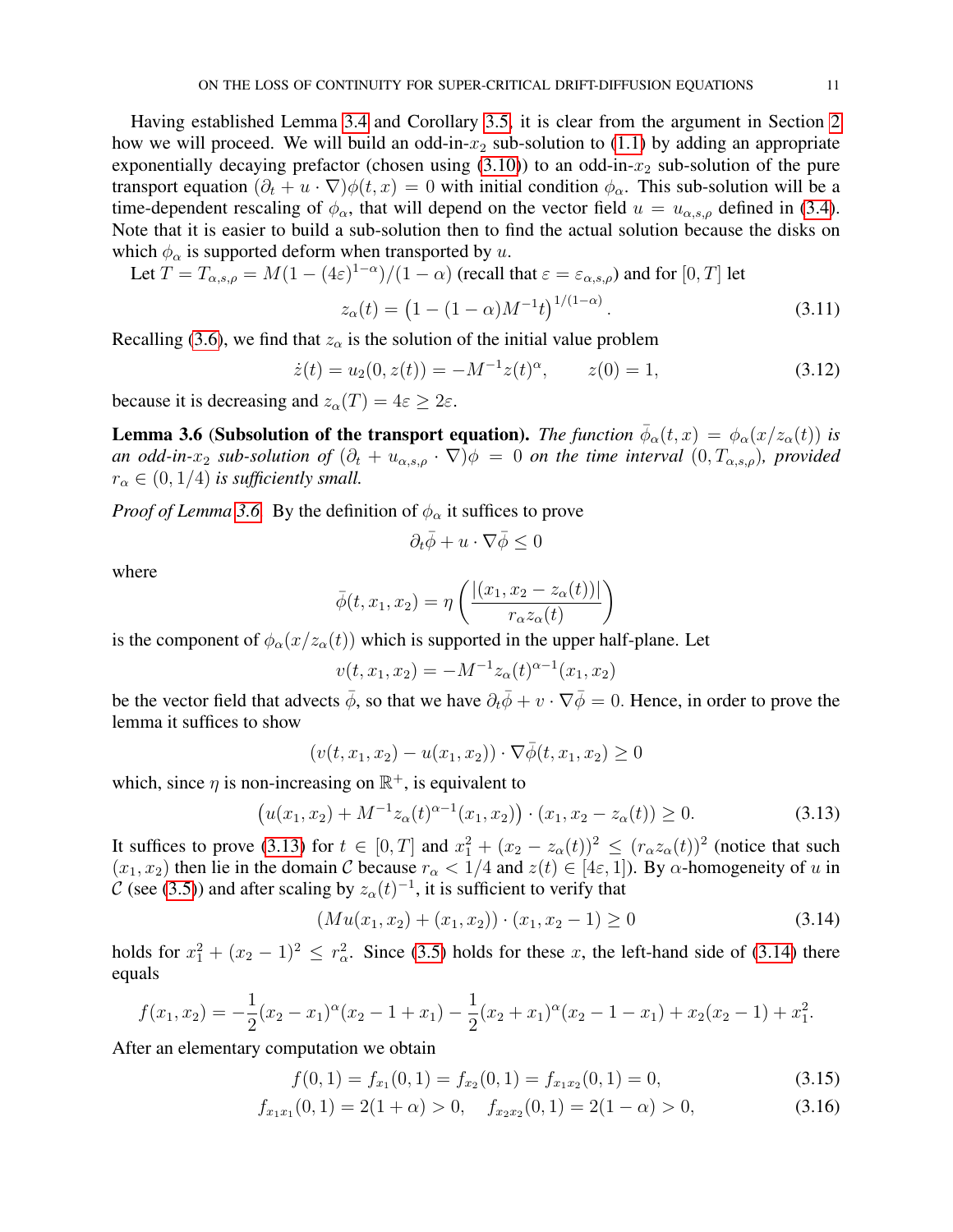and therefore  $(0, 1)$  is a local minimum of f for any  $\alpha \in (-1, 1)$ . Since f is  $C^2$  near  $(0, 1)$ , there exists  $r_{\alpha} \in (0, 1/4)$  such that  $f(x_1, x_2) \ge 0$  for  $x_1^2 + (x_2 - 1)^2 \le r_{\alpha}^2$ , which proves [\(3.14\)](#page-10-2), and hence the lemma.

*Proof of Theorem [3.1.](#page-6-2)* We now let

$$
\gamma_{\alpha,s}(t) = \int_0^t c_{\alpha,s} z_{\alpha}(\tau)^{-2s} d\tau = \begin{cases} c_{\alpha,s} M(1 - \alpha - 2s)^{-1} (1 - z_{\alpha}(t)^{1 - \alpha - 2s}) & \alpha + 2s < 1, \\ -c_{\alpha,s} M \ln z_{\alpha}(t) & \alpha + 2s = 1, \end{cases}
$$
(3.17)

where  $c_{\alpha,s}$  is from [\(3.8\)](#page-9-3), and  $t \in [0,T]$ . Finally, we define a rescaled modulated version of  $\phi_{\alpha}$ :

<span id="page-11-0"></span>
$$
\theta_{\alpha,s}(t,x) = c \exp\left(-\gamma_{\alpha,s}(t)\right) \phi_\alpha\left(\frac{x}{z_\alpha(t)}\right),\tag{3.18}
$$

where  $c = ||\phi_{\alpha}||_{C^2}^{-1}$ . Again,  $\theta_{\alpha,s}$  is a function supported at any time t on two discs whose centers  $(0, \pm z_\alpha(t))$  are transported towards the origin with the drift u and whose radii are  $r_\alpha z_\alpha(t)$ , that is, they shrink at the same rate as they approach the origin.

Lemma [3.6](#page-10-0) and Corollary [3.5](#page-9-4) together show that  $\theta_{\alpha,s}$  is an odd-in- $x_2$  sub-solution of [\(1.1\)](#page-0-0) for  $t \in [0, T]$  because then

$$
(\partial_t + u \cdot \nabla + (-\Delta)^s) \theta_{\alpha,s} \leq \dot{\gamma}_{\alpha,s}(t) \theta_{\alpha,s} + c_{r,s} z_\alpha(t)^{-2s} \theta_{\alpha,s} = 0
$$

holds on  $\{x_2 > 0\}$ . If  $\theta$  is the odd-in- $x_2$  solution with initial condition  $\theta_0 = c\phi_\alpha (= \theta_{\alpha,s}(0,\cdot)),$ Lemma [3.3](#page-8-1) shows that  $sgn(x_2)\theta \geq sgn(x_2)\theta_{\alpha,s}$  for  $t \in [0,T]$ . We now only need to pick  $\varepsilon =$  $\varepsilon_{\alpha,s,\rho} > 0$  so that  $\theta_{\alpha,s}$  (and thus also  $\theta$ ) breaks  $\rho$  at the origin at time  $T = T_{\alpha,s,\rho}$ . This will be possible because if we picked  $\varepsilon = 0$  and thus  $T = M/(1 - \alpha)$  (recall that  $\alpha + 2s < 1$ , so  $z_\alpha(M/(1-\alpha)) = 0$ , then we would obtain  $\gamma_{\alpha,s}(T) < \infty$ , so  $\theta$  would become discontinuous in finite time.

Of course, we will need  $\varepsilon > 0$  to ensure smoothness of the drift u and the solution  $\theta$ . We let  $\varepsilon = \varepsilon_{\alpha,s,\rho} > 0$  be such that

$$
\rho(8\varepsilon) < 2c \exp(-\gamma_{\alpha,s}(M/(1-\alpha))) = 2c \exp(-c_{\alpha,s}(1-\alpha-2s)^{-1}) \tag{3.19}
$$

and consider the corresponding  $T = T_{\alpha,s,\rho} < M/(1 - \alpha)$ . Then we immediately obtain

osc 
$$
\theta(T, \cdot) \geq \underset{B_{4\varepsilon}(0)}{\text{osc}} \theta_{\alpha,s}(T, \cdot) \geq 2c \exp(-\gamma_{\alpha,s}(T)) \geq 2c \exp(-c_{\alpha,s}(1-\alpha-2s)^{-1}) > \rho(8\varepsilon)
$$

because  $\theta$ ,  $\theta_{\alpha,s}$  are smooth. Thus  $\rho$  is broken at time  $T < M/(1-\alpha)$ , with M independet of  $\rho$ .  $\Box$ 

**Remark 3.7 (On bounds for the critical case).** In the critical case  $\alpha + 2s = 1$ , the above proof fails because if T is such that  $z_{\alpha}(T) = 0$ , then  $\gamma_{\alpha,s}(T) = \infty$ . However, [\(3.17\)](#page-11-0) does yield

osc  
<sub>B<sub>4z<sub>\alpha</sub>(t)</sub>(0)</sub> 
$$
\theta(t, \cdot) \ge 2c \exp(-\gamma_{\alpha,s}(t)) = 2cz_{\alpha}(t)^{c_{\alpha,s}M}
$$

for  $t \in [0, T_{\alpha,s,\rho}]$ . Thus, the solution  $\theta$  cannot have Hölder modulus of continuity  $C^{\beta}$  for any  $\beta > c_{\alpha,s}M$ , so it becomes less regular as M decreases. In particular, for  $s = 1/2$  and  $\alpha = 0$ , we cannot have a Hölder modulus better than  $C||u||_{L^{\infty}}^{-1}$ , with a universal  $C > 0$ .

The procedure described in this section may be summarized in one abstract theorem, which we shall use later in Section [4](#page-13-0) to obtain blow-up in the case  $s = 1$ , and in Section [7](#page-21-0) for the case of a nonlocal operator  $\mathcal L$  which generalizes the fractional Laplacian, and is slightly supercritical.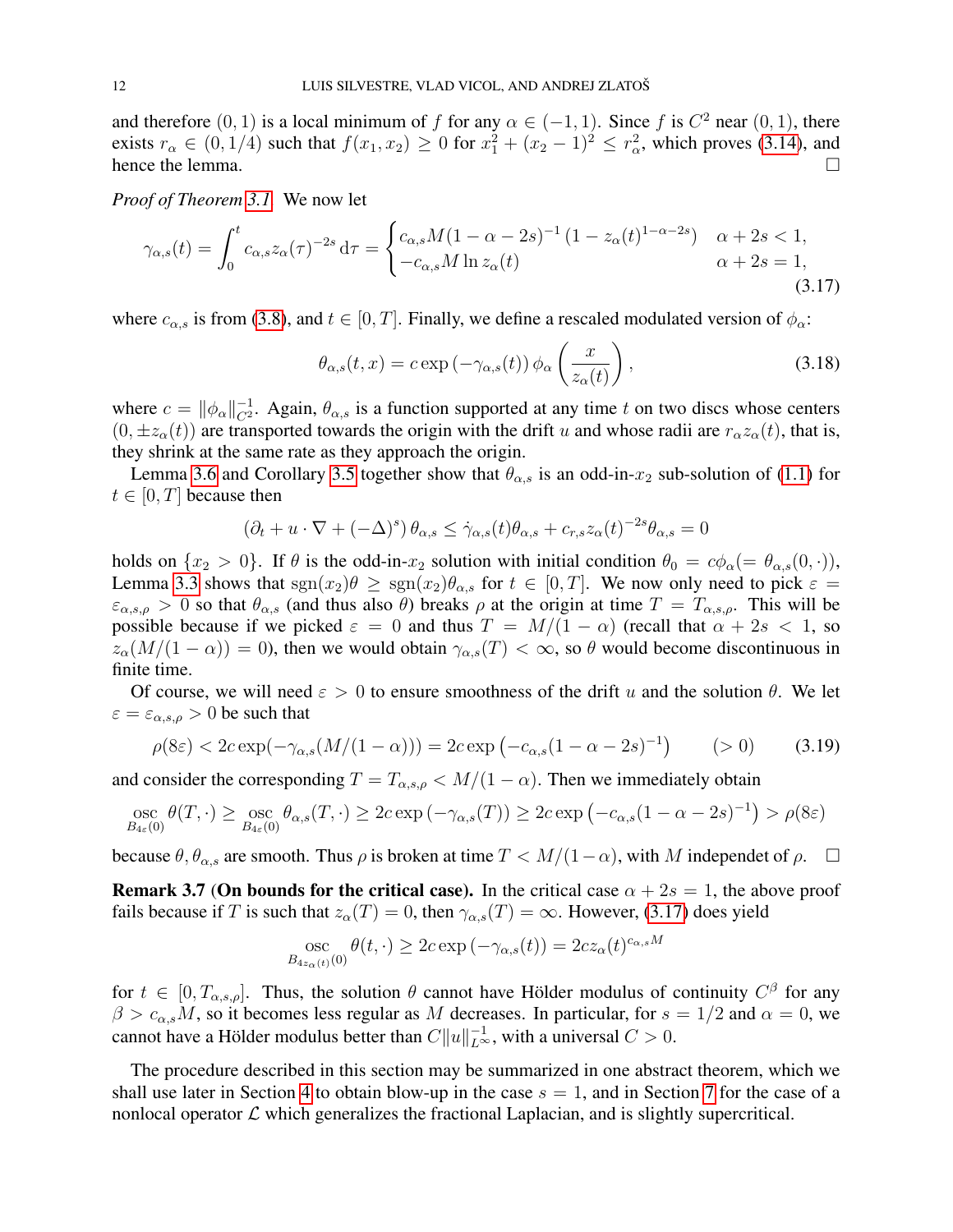## <span id="page-12-1"></span>Theorem 3.8 (An abstract loss of regularity result). *Assume that the drift-diffusion equation*

<span id="page-12-0"></span>
$$
\theta_t + u \cdot \nabla \theta + \mathcal{L}\theta = 0 \tag{3.20}
$$

on  $(0,T) \times \mathbb{R}^2$ , with u a continuous divergence-free vector field with  $u(t, Rx) = Ru(t, x)$  and L *a dissipative linear operator acting on* x*, satisfies Lemmas [3.2](#page-8-0) and [3.3.](#page-8-1) Further assume that*  $u_1(t, 0, x_2) = 0$  and  $sgn(x_2)u_2(t, 0, x_2) \le 0$  for  $x_2 \ne 0$ . Let  $r \in (0, 1)$ ,  $\eta$  be a smooth bump *function as above, define*

$$
\phi(x_1, x_2) = \eta(|(x_1, x_2 - 1)|r^{-1}) - \eta(|(x_1, x_2 + 1)|r^{-1}),
$$

*and let* z *solve the ODE*

<span id="page-12-5"></span>
$$
\dot{z}(t) = u_2(t, 0, z(t)), \qquad z(0) = 1 \tag{3.21}
$$

*on*  $(0, T)$ *. Assume that for*  $\lambda > 0$  *and*  $\phi_{\lambda}(x) = \phi(x/\lambda)$  *there exists*  $H(\lambda) > 0$  *such that* 

<span id="page-12-4"></span><span id="page-12-3"></span><span id="page-12-2"></span>
$$
\mathcal{L}\phi_{\lambda} \le H(\lambda)\phi_{\lambda} \tag{3.22}
$$

 $\mathfrak{on} \, \mathbb{R} \times \mathbb{R}^+$ *. Finally, assume that for each*  $t \in (0, T)$ *,* 

$$
(u(t, x_1, x_2) - u_2(t, 0, z(t))z(t)^{-1}(x_1, x_2)) \cdot (x_1, x_2 - z(t)) \ge 0
$$
\n(3.23)

*holds on the disc*  $x_1^2 + (x_2 - z(t))^2 \leq rz(t)$ . If  $\theta$  is the solution of [\(3.20\)](#page-12-0) with initial condition  $\theta(0, \cdot) = c\phi$  *for some*  $c > 0$ *, then*  $\theta$  *breaks at time*  $T$  *any modulus of continuity*  $\rho$  *with* 

$$
\rho(2z(T)) < 2c \exp\left(-\int_0^T H(z(t)) \, \mathrm{d}t\right). \tag{3.24}
$$

Notice that if  $z(T) = 0$  (which can only happen if u is not uniformly Lipschitz in x) and  $\int_0^T H(z(t)) dt < \infty$ , then  $\theta$  breaks *any* modulus of continuity at time T, so we have finite time blow-up in  $C(\mathbb{R}^2)$ .

It is clear that Theorem [3.1](#page-6-2) is a particular case of Theorem [3.8,](#page-12-1) with  $\mathcal{L} = (-\Delta)^s$  and  $u = u_{\alpha,s,\rho}$ from [\(3.4\)](#page-7-0). Lemma [3.4](#page-9-0) and Corollary [3.5](#page-9-4) merely verify [\(3.22\)](#page-12-2), while [\(3.23\)](#page-12-3) is verified in the proof of Lemma [3.6.](#page-10-0) Finally, super-criticality  $\alpha + 2s < 1$  guarantees condition [\(3.24\)](#page-12-4) for any given modulus  $\rho$  and an appropriate  $T = T_{\alpha,s,\rho}$ .

*Proof of Theorem* [3.8.](#page-12-1) This follows as above because  $\phi(t, x) = \phi(x/z(t))$  is again an odd-in- $x_2$ sub-solution of  $(\partial_t + u \cdot \nabla)\phi = 0$  for  $t \in (0, T)$  (see the proof of Lemma [3.6](#page-10-0) up to [\(3.13\)](#page-10-1)), and so

$$
\bar{\theta}(t,x) = c \exp\left(-\int_0^t H(z(\tau)) d\tau\right) \phi\left(\frac{x}{z(t)}\right)
$$
\n(3.25)

is an odd-in- $x_2$  sub-solution of [\(3.20\)](#page-12-0) for  $t \in (0, T)$  with  $\bar{\theta}(0, \cdot) = c\phi$ . Hence again

$$
\operatorname*{osc}_{B_{z(T)}(0)} \theta(T,\cdot) \geq \operatorname*{osc}_{B_{z(T)}(0)} \overline{\theta}(T,\cdot) \geq 2c \exp\left(-\int_0^T H(z(\tau)) d\tau\right) > \rho(2z(T)),
$$

so  $\theta$  breaks  $\rho$  at time T.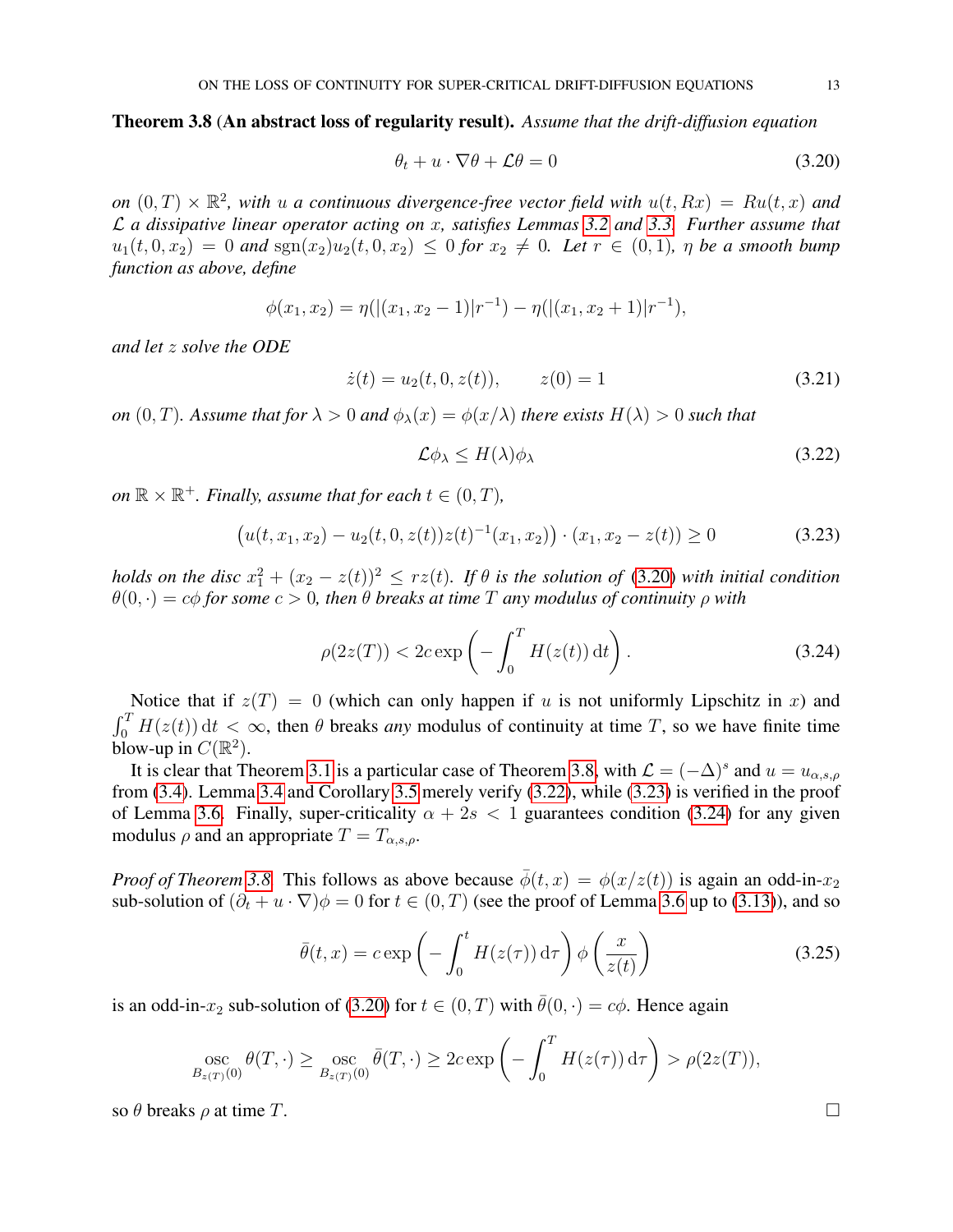#### <span id="page-13-0"></span>14 LUIS SILVESTRE, VLAD VICOL, AND ANDREJ ZLATOŠ

#### 4. FINITE TIME BLOW-UP FOR NON-AUTONOMOUS DRIFT-DIFFUSION

In this section we prove Theorem [1.3.](#page-2-2) The argument in Section [3](#page-6-0) fails for  $s = 1$  when the drift velocity  $u$  is time-independent. In fact, as we shall prove in Section [6](#page-15-0) that the result is simply not true in this case: the solution has a very weak modulus of continuity, globally in time, even if the time-independent drift is supercritical. In this section we prove that by allowing the drift velocity to depend on time, finite time loss of regularity can still be obtained in the supercritical regime. We recall that for  $s = 1$  the critical space is  $L^2(\mathbb{R}^2)$ .

*Proof of Theorem [1.3.](#page-2-2)* The proof is an application of Theorem [3.8.](#page-12-1) We first let  $q \in (p, 2)$  and let  $z(t)$  be the solution of

$$
\dot{z}(t) = -M^{-1}z(t)^{-2/q}, \qquad z(0) = 1,\tag{4.1}
$$

with  $M > 0$  to be chosen later. That is,

$$
z(t) = \left(1 - \frac{q+2}{q}M^{-1}t\right)^{q/q+2} \tag{4.2}
$$

for all  $t \in [0, t_q]$ , where  $t_q = Mq/(q+2)$  is the time when z reaches 0.

Next, we consider the vector field

$$
\bar{u}(x) = \nabla^{\perp} \left( \frac{|x_1 - x_2| - |x_1 + x_2|}{2} \kappa \left( \frac{x_1}{x_2} \right) \mu(|x|) \right), \tag{4.3}
$$

where  $\kappa$ ,  $\mu$  are smooth with  $\kappa$  as in [\(3.2\)](#page-6-1) and

$$
\chi_{[1/2,2]} \le \mu \le \chi_{[1/3,3]}.
$$

That is,  $\bar{u}$  is a smooth and compactly supported version of the vector field in Section [2.](#page-4-0)

Finally, we let  $u$  be any smooth time-dependent divergence-free vector field with

$$
u(t,x) = \frac{1}{Mz(t)^{2/q}} \bar{u}\left(\frac{x}{z(t)}\right) \tag{4.4}
$$

for  $t \in [0, T_\rho]$  and reasonably behaved for  $t \geq T_\rho$ , where  $T_\rho \in (0, t_q)$  will be chosen later. We now pick  $M > 0$  large enough so that  $||\sup_t |u||_{L^p} \le 1$ . This is possible because

$$
\sup_{t \le T_{\rho}} |u(t, x)| \le \frac{C}{M|x|^{2/q}}
$$

(for some constant C), and the left hand side vanishes for  $|x| \geq 3$ .

Then u and  $\mathcal{L} = -\Delta$  satisfy all the hypotheses of Theorem [3.8,](#page-12-1) with  $T = T_{\rho}$ , any  $r \in (0, 1/4)$ , as well as for instance  $\eta(|x|) = \exp(1-(1-|x|)^{-1})\chi_{[0,1]}(|x|)$  and  $c > 0$  such that then  $||c\phi||_{C^2} \leq 1$ . In particular, comparison and oddness in  $x_2$  follow; [\(3.21\)](#page-12-5) holds because  $\bar{u}(0, 1) = -(0, 1)$  and [\(3.23\)](#page-12-3) is just [\(2.5\)](#page-6-3) (both for  $t \leq T_{\rho}$ ).

It remains to check that [\(3.22\)](#page-12-2) holds with  $H(\lambda) = C\lambda^{-2}$  for some  $C > 0$ . By scaling, we only need to check it for  $\lambda = 1$ . Since we are in the case  $s = 1$ , which is local, only one of the terms in the definition of  $\phi$  affects  $\Delta\phi$  in the upper half plane:

$$
\Delta \phi(x) = \Delta \eta(r^{-1} |(x_1, x_2 - 1)|).
$$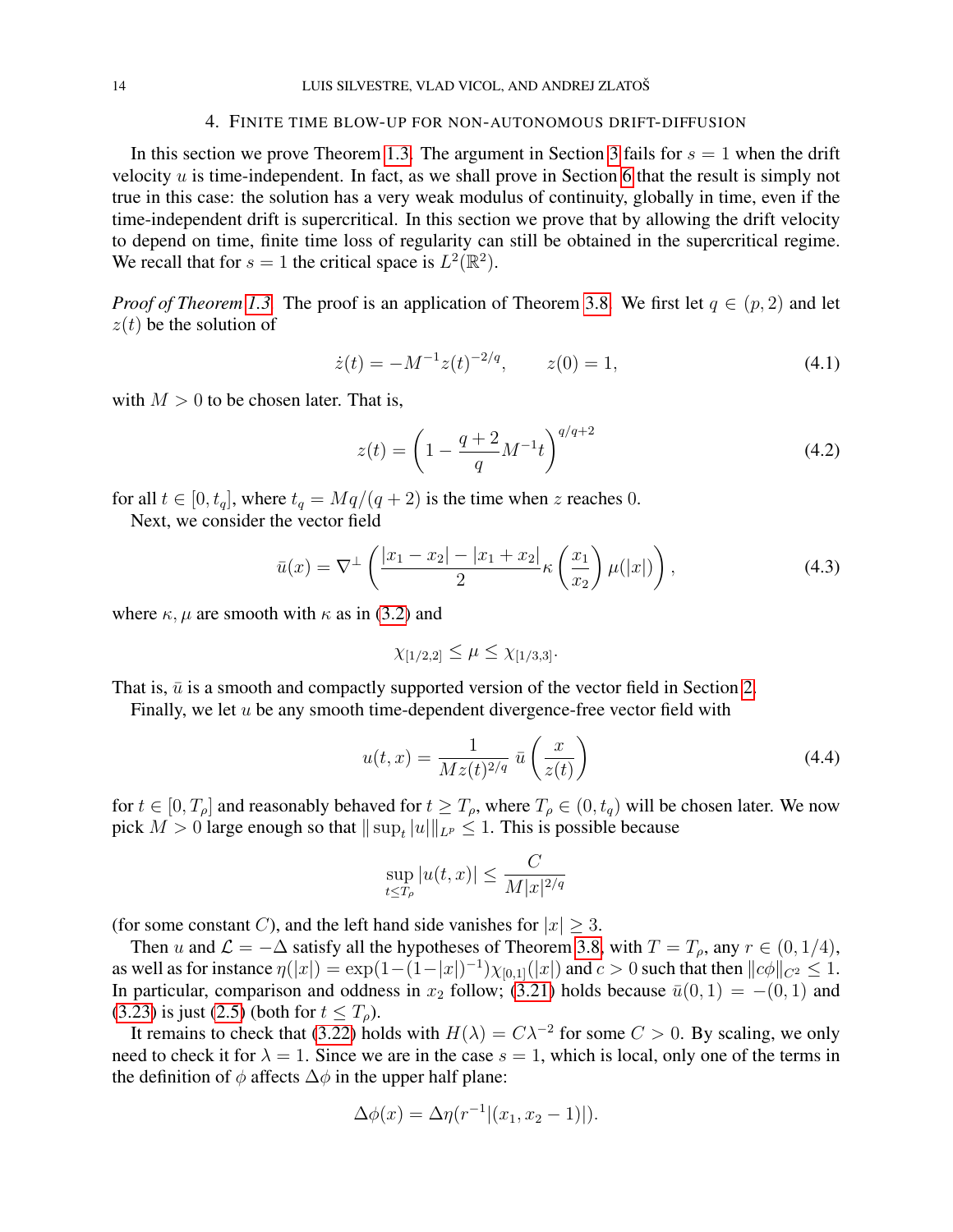We start checking [\(3.22\)](#page-12-2) for x sufficiently close to  $\partial B_r(0,1)$ . For x with  $d = r^{-1}|(x_1, x_2 - 1)|$ close to 1, we have

$$
-\Delta\phi(x) = -r^{-2} \left( \eta''(d) - \frac{\eta'(d)}{d} \right)
$$
  
=  $-r^{-2} \left( \frac{1}{(1-d)^4} - \frac{2}{(1-d)^3} - \frac{1}{d(1-d)^2} \right) \exp(1 - (1-d)^{-1}) \le 0.$ 

The last inequality holds for  $d > 1 - \delta_0$  if  $\delta_0$  is a small constant, since the first term  $(1 - d)^{-4}$ controls the other two. For x such that  $r^{-1}|(x_1, x_2 - 1)| \leq 1 - \delta_0$ , we have

$$
-\Delta\phi(x) \le r^{-2} \|\Delta \eta\|_{L^\infty} \le C\eta(1-\delta_0) \le C\phi(x)
$$

by the monotonicity of  $\eta$ , if C is chosen sufficiently large.

Since  $H(z(t)) = Cz(t)^{-2}$ , the right-hand side of [\(3.24\)](#page-12-4) is strictly positive even if T is replaced by  $t_q$  (because  $-2q/(q+2) > -1$ ). Thus one only needs to choose  $T_\rho$  sufficiently close to  $t_q$  so that [\(3.24\)](#page-12-4) holds. The proof is finished.

## <span id="page-14-0"></span>5. UNIQUENESS OF PARTICLE TRAJECTORIES FOR DIVERGENCE-FREE TIME-INDEPENDENT DRIFTS IN TWO DIMENSIONS

In this section we show that when the velocity of a transport equation is both *divergence-free* and *time-independent*, a seemingly unexpected regularity result for the associated Lagrangian trajectories holds.

Given a time-independent vector field  $u$  which is divergence-free and does not vanish on a twodimensional domain, we let  $X(a, t)$  be the flow map associated to u, i.e. the solution of the ODE

<span id="page-14-2"></span>
$$
\frac{dX(a,t)}{dt} = u(X(a,t)), \qquad X(a,0) = a.
$$
\n(5.1)

Although u is not Lipschitz, since u is divergence-free, we will show that the flow map  $X(a, t)$  is unique, as long as |u| stays away from 0. More precisely, we have the following:

<span id="page-14-1"></span>**Theorem 5.1** (Uniqueness of particle trajectories). Let  $u: \mathbb{R}^2 \to \mathbb{R}^2$  be a divergence-free con*tinuous function such that*  $|u| \neq 0$  *on a domain*  $D \subset \mathbb{R}^2$ . For any  $a \in \mathcal{D}$ , the solution of [\(5.1\)](#page-14-2) is *unique (forward and backward in time) as long as it stays in* D*.*

*Proof of Theorem [5.1.](#page-14-1)* Existence of solutions is standard because u is continuous (Peano's theorem). We prove uniqueness by contradiction. Modulo changing the direction of time (i.e., replacing u by −u), we can assume that there exist  $a \neq b \in \mathcal{D}$  and a minimal time  $T > 0$  such that  $X(a,T) = X(b,T)$ . Here T is assumed to be small enough so that  $X(a,t)$ ,  $X(b,t) \in \mathcal{D}$  for all  $t \in [0, T]$ . Let  $u_0 = u(X(a, T)) = u(X(b, T))$ . Since u is continuous, for small  $t > 0$  we have  $X(a, T - t) = X(a, T) - u_0t + o(t)$ . Therefore, for any small  $\varepsilon > 0$ , we can find  $t_1$  and  $t_2$  small such that

$$
(X(a,T) - X(a,T - t_1)) \cdot u_0 = (X(b,T) - X(b,T - t_2)) \cdot u_0 = \varepsilon.
$$

We define the paths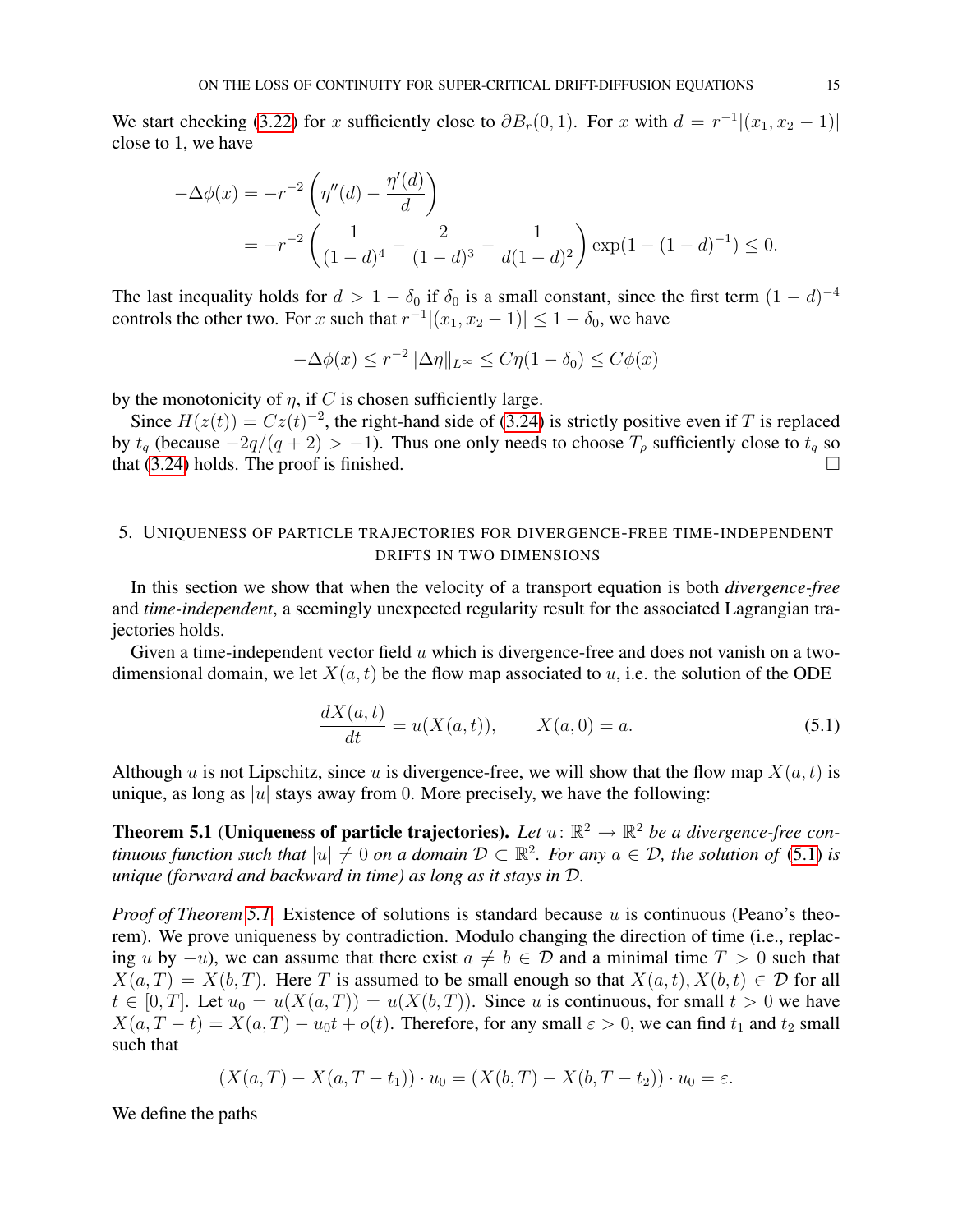

Due to the minimality of T, it follows that  $\gamma = \gamma_1 \cup \gamma_2 \cup \gamma_3$  is a piecewise smooth simple closed curve (let us orient it positively). Call  $\Omega$  the region enclosed by  $\gamma$  and let n be the outward unit normal vector to  $\partial\Omega$ . Note that on  $\gamma_1 \cup \gamma_2$  we have  $u \cdot n = 0$ , and hence, applying Green's theorem in  $\Omega$  yields

$$
0 = \int_{\Omega} \nabla \cdot u = \int_{\gamma} u \cdot n = \int_{\gamma_3} u \cdot n < 0.
$$

In the last inequality we use that on  $\gamma_3$ ,  $n = -u_0/|u_0|$  and, since  $\varepsilon$  is small and u is continuous then u is close to  $u_0$  along  $\gamma_3$ .

Remark 5.2. Note that Theorem [5.1](#page-14-1) immediately implies that the transport equation

<span id="page-15-2"></span><span id="page-15-1"></span>
$$
\partial_t \theta + u \cdot \nabla \theta = 0,
$$

has a continuous solution  $\theta$  if the initial data  $\theta_0$  is continuous and the drift u is time-independent, continuous, divergence-free, and non-vanishing.

### 6. A MODULUS OF CONTINUITY FOR AUTONOMOUS DRIFT-DIFFUSION

<span id="page-15-0"></span>In this section we prove Theorem [1.4.](#page-2-3) That is, we consider the equation

$$
\partial_t \theta + u(x) \cdot \nabla \theta - \Delta \theta = 0 \tag{6.1}
$$

$$
\theta(0,\cdot) = \theta_0 \tag{6.2}
$$

in the full space  $\mathbb{R}^+ \times \mathbb{R}^2$ , with a divergence-free vector field  $u \in L^1_{loc}$ . It is important here that u is time-independent, and it will be used in the proof that  $\partial_t \theta$  satisfies the same equation.

We say that such u is divergence-free (in the distributional sense) if  $\int_{\mathbb{R}^2} u(x) \cdot \nabla \phi(x) dx = 0$  for each  $\phi \in C_0^{\infty}(\mathbb{R}^2)$ , and  $\theta \in L^{\infty}(\mathbb{R}^+ \times \mathbb{R}^2)$  is a distributional solution of [\(6.1\)](#page-15-1)–[\(6.2\)](#page-15-2) if

<span id="page-15-3"></span>
$$
\int_{\mathbb{R}^+\times\mathbb{R}^2} \theta(t,x)(\phi_t(t,x) + u(x) \cdot \nabla \phi(t,x) + \Delta \phi(t,x)) dt dx = \int_{\mathbb{R}^+} \theta_0(x)\phi(0,x) dx \tag{6.3}
$$

for each  $\phi \in C_0^{\infty}(\mathbb{R}^3)$ . Note that it is enough to prove the a priori estimate in Theorem [1.4](#page-2-3) for smooth  $u$  and smooth classical solutions. Indeed, the result of the theorem then follows by a standard approximation of the drift u in the  $L^1_{loc}$  norm by smooth divergence-free drifts  $u_n$ , for instance, via a mollification. The uniform a priori modulus of continuity for the associated smooth solutions  $\theta_n$  (spatial from [\(1.3\)](#page-3-0) and temporal from the last bound in Lemma [6.2\)](#page-17-0) and the maximum principle for  $\theta_n$  show that  $\theta_n$  converge (along a subsequence) locally uniformly in  $\mathbb{R}^+ \times \mathbb{R}^2$  to some  $\theta \in L^{\infty}(\mathbb{R}^+ \times \mathbb{R}^2)$  satisfying the same modulus of continuity. Despite this modulus blowing up as  $t \to 0$ , since all the  $(\theta_n, u_n)$  are uniformly bounded in  $L^{\infty} \times L^1_{loc}$  and  $\phi$  is compactly supported, it follows that the right-hand sides of [\(6.3\)](#page-15-3) for  $(\theta_n, u_n)$  converge to the right-hand side of (6.3)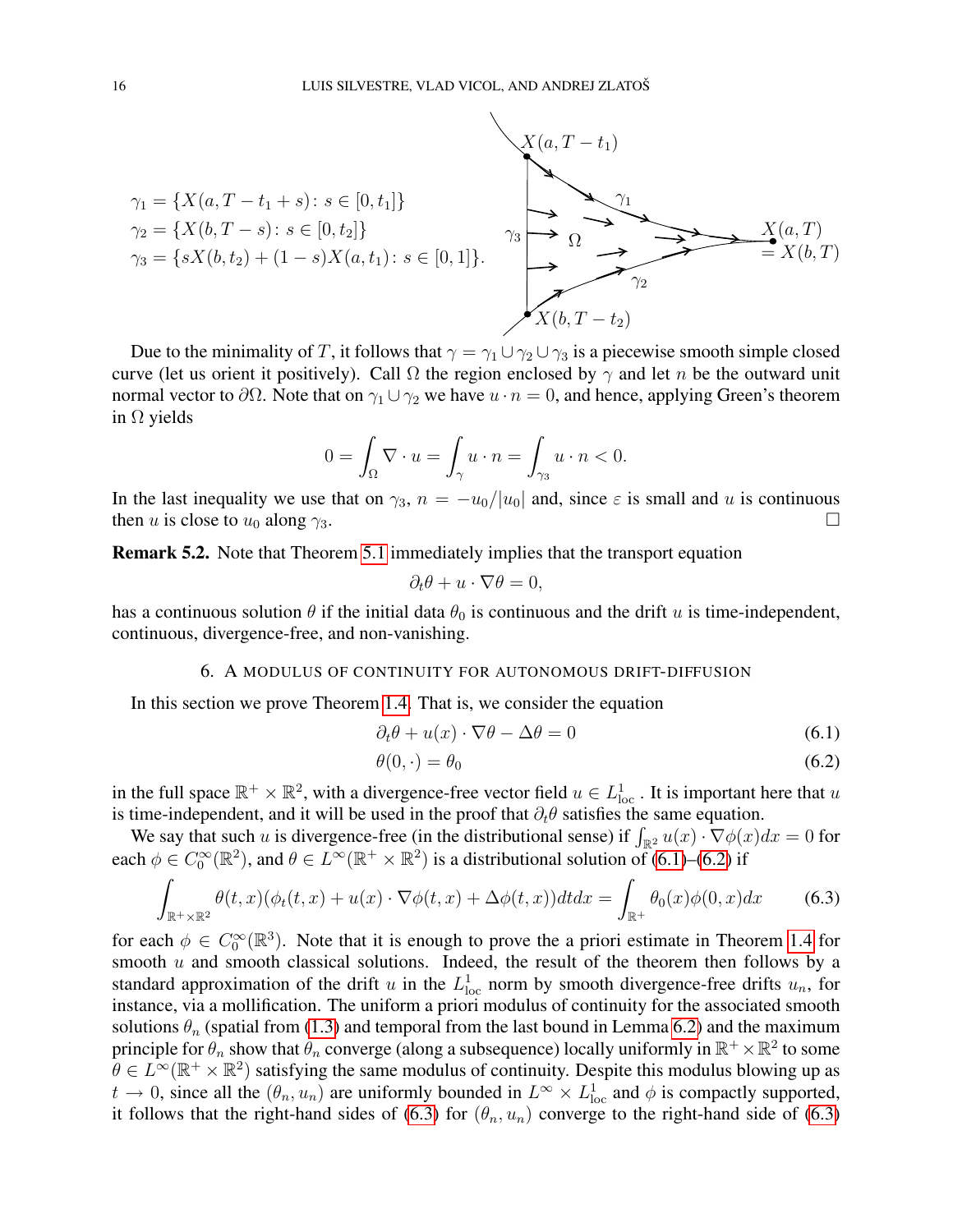for  $(\theta, u)$ . Thus  $\theta$  is a distributional solution of [\(6.1\)](#page-15-1)–[\(6.2\)](#page-15-2). Note that we do not claim that the weak solution of the problem with  $u \in L^1_{loc}$  but not smooth is unique, and there might be other distributional solutions, which could be discontinuous if u is not in  $L^2$ . If u is not at least in  $L^1_{loc}$ , the definition of divergence-free fields and distributional solutions is questionable.

In the rest of this section we will assume that u is smooth and hence so is  $\theta$ . The idea of the proof is as follows. It was noted in [\[31\]](#page-26-6) that any function in  $\mathbb{R}^2$  which satisfies the maximum principle on every disk and belongs to  $H<sup>1</sup>$  has to be continuous, with a logarithmic modulus of continuity depending on its  $H^1$  norm only. The  $H^1$  estimate, which comes from the energy inequality, is a critical quantity in terms of continuity of the solution, since any estimate in  $H^{1+\epsilon}(\mathbb{R}^2)$  would imply a Hölder modulus of continuity from classical Sobolev embeddings. It is well known that a function in  $H^1(\mathbb{R}^2)$  is not necessarily continuous. However, if the function solves some elliptic PDE, the maximum principle can be used to bridge that gap and obtain a logarithmic modulus of continuity.

For the case of parabolic equations, we have two difficulties in carrying out this scheme. The first one is that the energy inequality only gives us an estimate in  $L^2(H^1)$ , which is far from implying continuity. However, by differentiating the equation in time (and using that  $u$  depends only on x) we can get that the solution is actually bounded in  $C(H<sup>1</sup>)$  and Lipschitz in time. The other difficulty is more severe, and it is that the parabolic maximum principle is quite different from the elliptic one. For example, if we fix any function  $f \in H^1(\mathbb{R}^2)$  and extend it as constant in time, this function belongs to  $C(H^1)$ , is certainly Lipschitz in time, and satisfies the parabolic maximum principle without necessarily being continuous. In order to overcome this second difficulty we prove that at each fixed time  $t$ , the solution approximately satisfies the elliptic maximum principle (Lemma [6.8\)](#page-19-0). In order to obtain this approximate maximum principle at each  $t$ , we need to use the equation again, applying a non-trivial result due to J. Nash (see Theorem [6.1](#page-16-0) and Corollary [6.6\)](#page-19-1).

6.1. **Energy estimates.** We start by discussing some estimates on the fundamental solution  $G$  of  $(6.1)$ . Recall that G is by definition the solution of the equation

$$
\partial_t G(t, x, y) + u(x) \cdot \nabla_x G(t, x, y) - \Delta_x G(t, x, y) = 0,
$$

with  $\lim_{t\to 0} G(t,\cdot,y) = \delta_y$ . With respect to y, it solves the dual equation

$$
\partial_t G(t, x, y) - u(y) \cdot \nabla_y G(t, x, y) - \Delta_y G(t, x, y) = 0,
$$

with  $\lim_{t\to 0} G(t, x, \cdot) = \delta_x$ .

The fundamental solution is used to compute the solutions of [\(6.1\)](#page-15-1) via the formula

$$
\theta(t,x) = \int G(t,x,y)\theta_0(y) \,dy.
$$

It is a simple consequence of the maximum principle that G is nonnegative and  $\int G(t, x, y) dy = 1$ for all  $x$  and  $t$ . The following is a result by J. Nash on the size of the fundamental solution. The remarkable fact of this estimate is that it is independent of  $u$ , as long as it is divergence-free.

<span id="page-16-0"></span>**Theorem 6.1 (J. Nash** [\[30\]](#page-26-12)). If u is divergence-free in  $\mathbb{R}^2$ , then the fundamental solution  $G(t, x, y)$ *of* [\(6.1\)](#page-15-1) *satisfies the pointwise bound*

$$
0 \le G(t, x, y) \le C/t,
$$

*where* C *is a universal constant (independent of* u*).*

The theorem was not stated explicitly with these assumptions by Nash, therefore we include the proof below. It is a straight-forward adaptation of the proof in [\[30\]](#page-26-12) to our setting.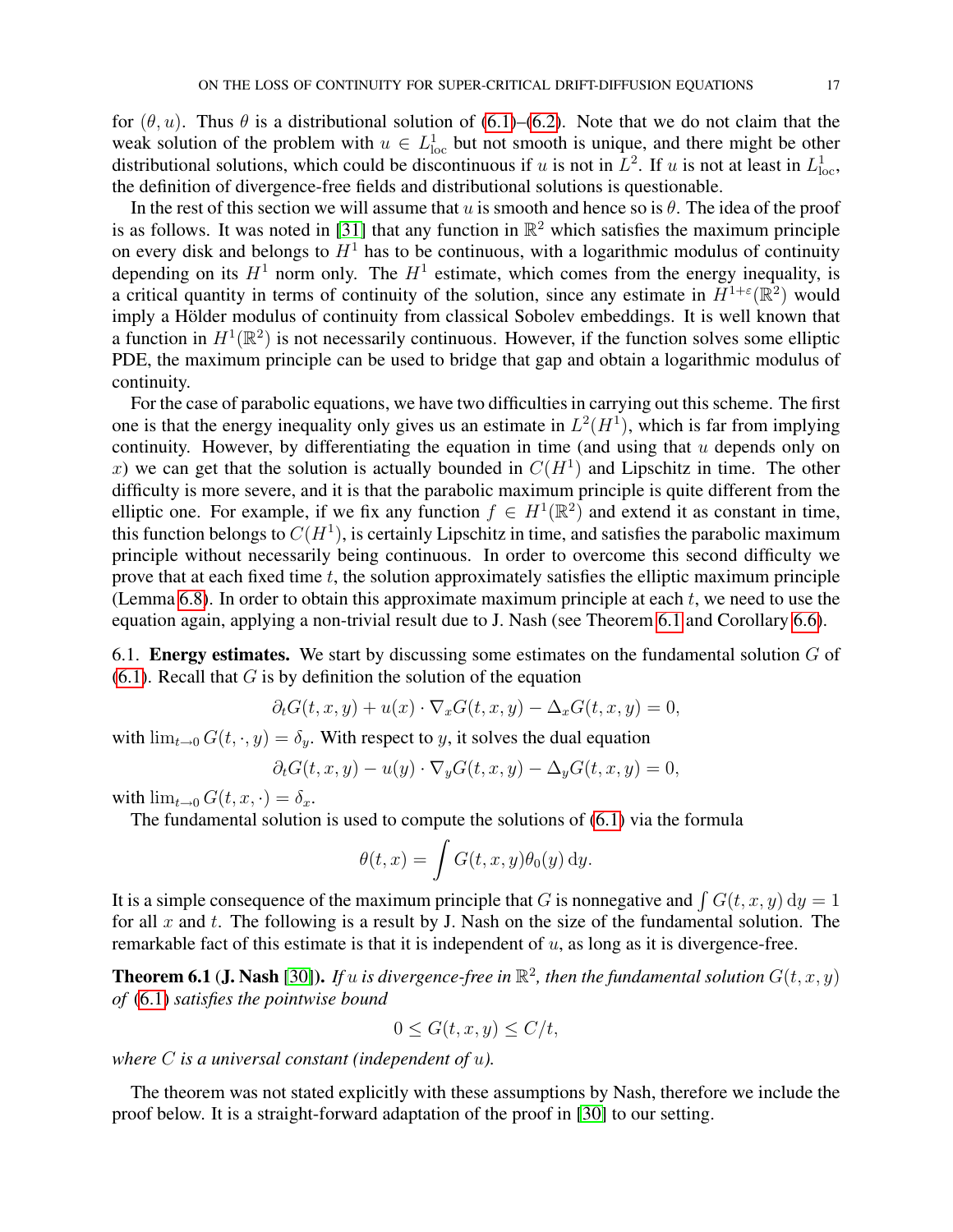*Proof.* We compute the evolution of the  $L^2$  norm of G. For any fixed y, let  $E(t) = ||G(t, \cdot, y)||_{L^2}^2$ (which is finite for  $t > 0$ ). We have that

$$
E'(t) = 2 \int_{\mathbb{R}^2} G(t, x, y) (-u \cdot \nabla_x G + \Delta_x G) dx = -2 \int_{\mathbb{R}^2} |\nabla_x G(t, x, y)|^2 dx \leq -C^{-1} E(t)^2.
$$

for some universal C > 0. In the last inequality we used the interpolation inequality (*Nash's inequality*)

$$
c||f||_{L^2}^{1+2/d} \le ||f||_{\dot{H}^1} ||f||_{L^1}^{2/d},
$$

together with the fact that  $||G(t, \cdot, y)||_{L^1} = 1$  for all t and y.

The ODE  $E'(t) \le -E(t)^2/C$  implies that  $E(t) \le C/t$ . Thus, we have shown a universal bound  $||G(t, \cdot, y)||_{L^2}^2 \le C/t$ . Since the estimate does not depend on u (in particular it is the same if we replace  $u$  by  $-u$ ) we also have  $||G(t, x, \cdot)||_{L^2}^2 \le C/t$ .

The pointwise estimate now follows from the energy estimate via the semigroup property of  $G$ :

$$
G(t, x, y) = \int_{\mathbb{R}^2} G(t/2, x, z) G(t/2, z, y) dz \leq ||G(t/2, x, \cdot)||_{L^2} ||G(t/2, \cdot, y)||_{L^2} \leq C/t.
$$

The proof is finished.  $\square$ 

<span id="page-17-0"></span>**Lemma 6.2.** Let  $\theta$  be a smooth solution of [\(6.1\)](#page-15-1) in  $\mathbb{R}_+ \times \mathbb{R}^2$ . Then

$$
\|\theta(t,\cdot)\|_{L^{1}(\mathbb{R}^2)} \leq \|\theta_0\|_{L^{1}(\mathbb{R}^2)}
$$
  

$$
\|\theta(t,\cdot)\|_{L^{\infty}(\mathbb{R}^2)} \leq \|\theta_0\|_{L^{\infty}(\mathbb{R}^2)}
$$
  

$$
\|\partial_t \theta(t,\cdot)\|_{L^{1}(\mathbb{R}^2)} \leq \left(1 + \|u\|_{L^{1}_{\text{loc}}(\mathbb{R}^2)}\right) \|\theta_0\|_{W^{4,1}(\mathbb{R}^2)}
$$
  

$$
\|\partial_t \theta(t,\cdot)\|_{L^{\infty}(\mathbb{R}^2)} \leq \|\theta_0\|_{C^2(\mathbb{R}^2)} + Ct^{-1} \|u\|_{L^{1}_{\text{loc}}(\mathbb{R}^2)} \|\theta_0\|_{W^{4,1}(\mathbb{R}^2)}
$$

*for some universal*  $C > 0$ *.* 

*Proof.* The first two estimates are just the maximum principle for parabolic equations, which also holds for all  $L^p$  norms with  $p < \infty$  because u is divergence-free.

Since the drift is time independent,  $\partial_t \theta$  solves the same equation

<span id="page-17-1"></span>
$$
\partial_t(\partial_t \theta) + u \cdot \nabla(\partial_t \theta) - \Delta(\partial_t \theta) = 0.
$$

The third estimate follows now directly from  $\partial_t \theta(0, \cdot) = -u \cdot \nabla \theta_0 + \Delta \theta_0$  and the maximum principle, using also

$$
||u \cdot \nabla \theta_0||_{L^1} \le ||u||_{L^1_{loc}} \sum_{n \in \mathbb{Z}^2} ||\nabla \theta_0||_{L^{\infty}(n+[0,1]^2)}
$$
  
\n
$$
\le c||u||_{L^1_{loc}} (||\nabla \theta_0||_{L^1} + ||\nabla^4 \theta_0||_{L^1}) \le c||u||_{L^1_{loc}} ||\theta_0||_{W^{4,1}}.
$$
\n(6.4)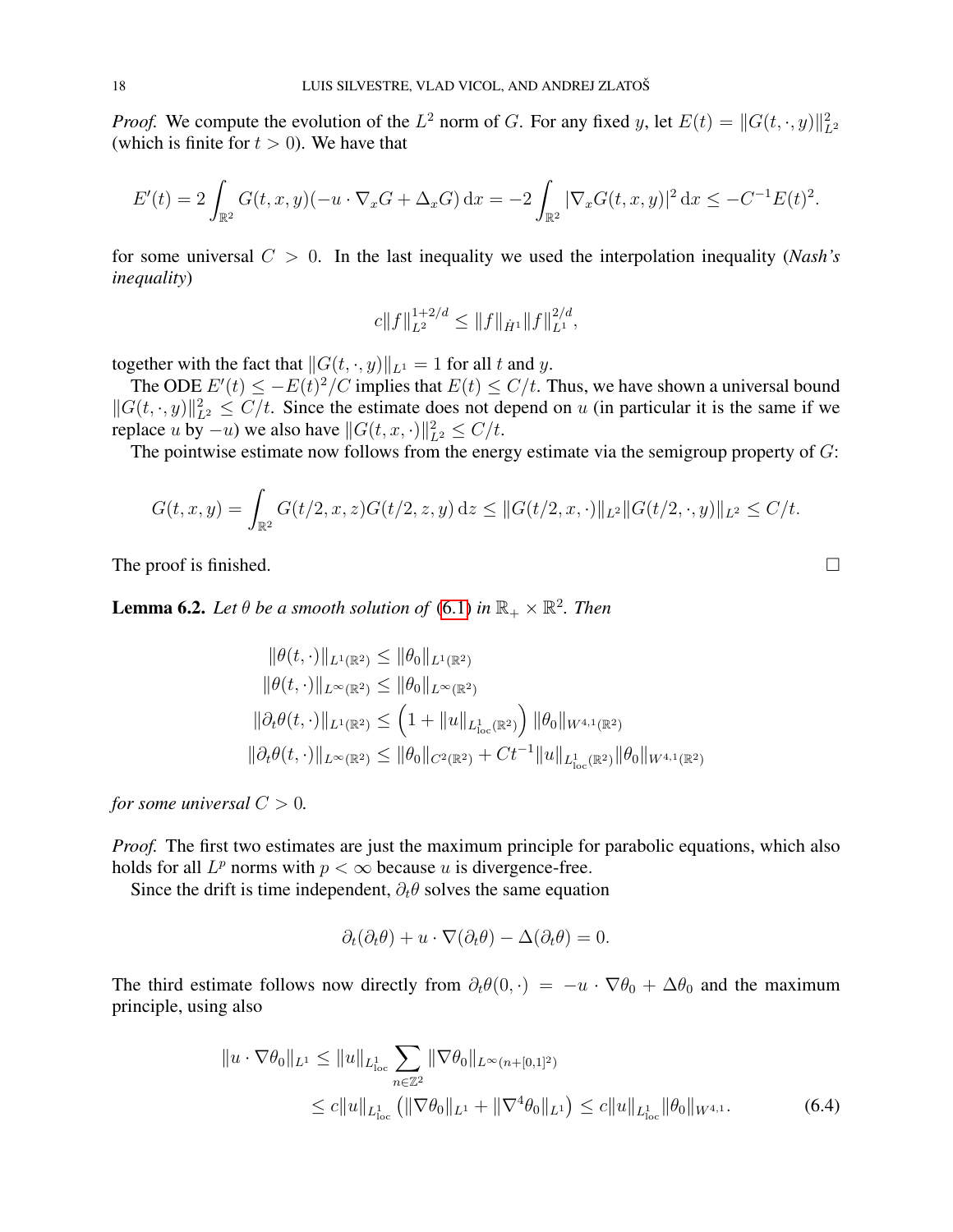Note that if instead of  $u \in L^1_{loc}$  we assume that  $u \in L^1$ , then one may lower the regularity assumption on the initial data to  $\theta_0 \in C^2 \cap W^{2,1}$ . Finally, if G is the fundamental solution, then

$$
\partial_t \theta(t, x) = \int G(t, x, y) \partial_t \theta(0, y) dy
$$
  
= 
$$
\int G(t, x, y) (-u(y) \cdot \nabla \theta_0(y) + \Delta \theta_0(y)) dy
$$
  

$$
\leq ||\Delta \theta_0||_{L^{\infty}} + \int G(t, x, y) |u(y) \cdot \nabla \theta_0(y)| dy
$$
  

$$
\leq ||\theta_0||_{C^2} + ||G(t, \cdot, \cdot)||_{L^{\infty}} ||u \cdot \nabla \theta_0||_{L^1}
$$
  

$$
\leq ||\theta_0||_{C^2} + Ct^{-1} ||u||_{L^1_{loc}} ||\theta_0||_{W^{4,1}(\mathbb{R}^2)},
$$

where in the last inequality we applied Theorem [6.1,](#page-16-0) and in the one before we used [\(6.4\)](#page-17-1).  $\Box$ 

By Lemma [6.2,](#page-17-0) both  $\theta$  and  $\partial_t \theta$  are bounded in  $L^1 \cap L^\infty$  for positive time, and in particular, they are bounded in  $L^2$  for every  $t > 0$ . The following lemma can then be applied to obtain estimates in space-time norms.

<span id="page-18-0"></span>**Lemma 6.3.** Let  $\theta$  be a smooth solution of [\(6.1\)](#page-15-1) in  $\mathbb{R}_+ \times \mathbb{R}^2$ . Then

$$
\|\theta\|_{L^2((t_0,\infty),\dot{H}^1)} \leq \|\theta(t_0,\cdot)\|_{L^2}
$$
  

$$
\|\partial_t \theta\|_{L^2((t_0,\infty),\dot{H}^1)} \leq \|\partial_t \theta(t_0,\cdot)\|_{L^2}
$$
  

$$
\|\theta\|_{L^\infty((t_0,\infty),\dot{H}^1)} \leq C (\|\theta(t_0,\cdot)\|_{L^2} + \|\partial_t \theta(t_0,\cdot)\|_{L^2})
$$

*for some universal*  $C > 0$ *.* 

*Proof.* The first two estimates are the classical energy estimates for the equations for  $\theta$  and  $\partial_t \theta$ respectively. Note that since  $u$  is divergence-free, the drift term has no effect on the energy estimate. The first and second inequalities can be interpreted as that  $\theta \in H^1((0,\infty), \dot{H}^1)$ . The third inequality follows therefore from the one dimensional Sobolev embedding  $H^1 \hookrightarrow C^{1/2}$  $\Box$ 

**Remark 6.4.** The bounds on u in  $L^1_{loc}$  and  $\theta_0$  in  $C^2 \cap W^{4,1}$  (alternatively, on  $u \in L^1$  and  $\theta_0 \in$  $C^2 \cap W^{2,1}$  are only used to obtain estimates on  $\partial_t \theta$  in  $L^\infty((t_0,\infty); L^\infty(\mathbb{R}^2))$  and on  $\nabla \theta$  in  $L^{\infty}((t_0,\infty); L^2(\mathbb{R}^2))$  for any  $t_0 > 0$ . These estimates can also be obtained in terms of, for instance,

$$
\|\theta_0\|_{L^2}=A_1<\infty \quad \text{and} \quad \|u\cdot\nabla\theta_0-\Delta\theta_0\|_{L^2}=A_2<\infty.
$$

Indeed, from  $\partial_t \theta(t, x) = \int G(t, x, y) \partial_t \theta(0, y) dy$  and  $||G(t, x, \cdot)||_{L^2} \leq Ct^{-1/2}$ , it follows that  $\|\partial_t \theta(t, \cdot)\|_{L^\infty} \leq Ct^{-1/2}A_2$ . Also, the maximum principle for the equation obeyed by  $\partial_t \theta$  implies  $\|\partial_t \theta(t, \cdot)\|_{L^2} \leq A_2$ , and from the energy inequality we get an estimate on  $\partial_t \theta$  in  $L^2((t_0, \infty); \dot{H}^1(\mathbb{R}^2))$ . The bounds in Lemmas [6.2](#page-17-0) and [6.3](#page-18-0) follow, and they depend on the (smooth) drift  $u$  only implicitly through  $A_2$ .

6.2. A maximum principle on time slices. In this sub-section we denote  $B_r = B_r(0) \subseteq \mathbb{R}^2$ .

<span id="page-18-1"></span>**Lemma 6.5.** *There exists*  $h > 0$  *such that for any smooth divergence-free* u *on*  $B<sub>1</sub>$ *, the solution of* 

$$
\partial_t \phi + u \cdot \nabla \phi - \Delta \phi = 0 \qquad in \ (-h, 0) \times B_1
$$

$$
\phi(-h, \cdot) = 1 \qquad in \ B_1
$$

$$
\phi = 0 \qquad in \ (-h, 0) \times \partial B_1
$$

*satisfies*  $\sup_{B_1} \phi(0, \cdot) \leq 1/2$ .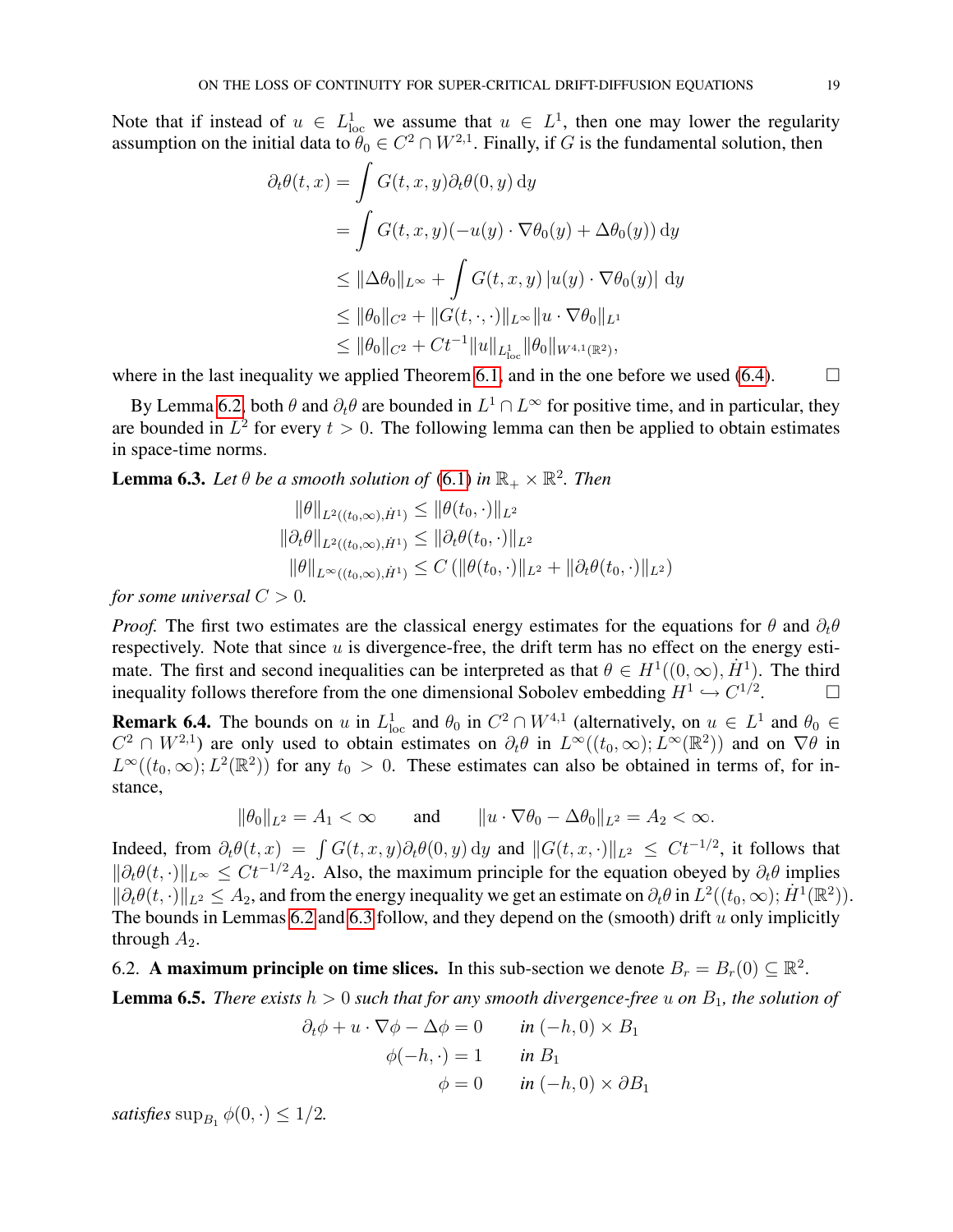*Proof.* The function  $\phi$  is nonnegative, so if we extend it by zero outside of  $B_1$  for all times t (and extend u in any way we like), we obtain a sub-solution of the equation [\(6.1\)](#page-15-1) in space  $(-h, 0) \times \mathbb{R}^2$ . Therefore, by the comparison principle, it has to stay below the actual solution with the same initial values at  $\{-h\} \times \mathbb{R}^2$ :

$$
\phi(0,x) \le \int G(h,x,y)\chi_{B_1}(y) \,dy \le Ch^{-1},
$$

where we applied Theorem [6.1](#page-16-0) in the last inequality. So  $h = 2C$  works.

<span id="page-19-1"></span>**Corollary 6.6.** With h from Lemma [6.5,](#page-18-1) we have that for any  $a > b$ , the solution of

$$
\partial_t \phi + u \cdot \nabla \phi - \Delta \phi = 0 \qquad \text{in } (-hr^2, 0) \times B_r
$$

$$
\phi(-hr^2, \cdot) \le a \qquad \text{in } B_r
$$

$$
\phi \le b \qquad \text{in } (-hr^2, 0) \times \partial B_r
$$

*satisfies*  $\sup_{B_r} \phi(0, \cdot) \leq (a + b)/2$ .

*Proof.* Compare  $\phi$  with  $b + (a - b)\widetilde{\phi}(r^2t, rx)/2$ , where  $\widetilde{\phi}$  is the function from Lemma [6.5.](#page-18-1)  $\Box$ 

We recall the maximum principle for parabolic equations:

**Proposition 6.7.** *For any parabolic cylinder*  $Q = (-h, 0) \times B_r$ *, we have that* 

$$
\sup_{Q} \theta = \sup_{\partial_p Q} \theta,
$$

*where*  $∂<sub>p</sub>Q$  *denotes the parabolic boundary* 

$$
\partial_p Q = (\{-h\} \times B_r) \cup ((-h, 0) \times \partial B_r).
$$

The following lemma gives a relation on each time slice which approximates the maximum principle for elliptic equations.

<span id="page-19-0"></span>Lemma 6.8 (A maximum principle on time slices). *Let* h *be the constant from Lemma [6.5](#page-18-1) and* assume that  $\theta$  is a solution of  $(6.1)$  in  $[-T,0]\times B_{\sqrt{T/h}}$ , with  $\partial_t\theta$  bounded. Then for any  $R<\sqrt{T/h}$ *we have*

$$
\sup_{B_R} \theta(0, \cdot) \leq \sup_{\partial B_R} \theta(0, \cdot) + 2 \|\partial_t \theta\|_{L^\infty} hR^2,
$$
  

$$
\inf_{B_R} \theta(0, \cdot) \geq \inf_{\partial B_R} \theta(0, \cdot) - 2 \|\partial_t \theta\|_{L^\infty} hR^2.
$$

*Proof.* We only prove the first claim, the second follows by considering  $-\theta$  instead of  $\theta$ . Let  $a =$  $\sup_{B_R} \theta(-hR^2, \cdot)$  and  $b = \sup_{\partial B_R} \theta(0, \cdot) + ||\theta_t||_{L^\infty} hR^2$ . Then obviously  $b \ge \max_{(-hR^2, 0) \times \partial B_R} \theta$ . If  $a \le b$ , the maximum principle immediately yields  $\sup_{B_R} \theta(0, \cdot) \le b$  so let us assume  $a > b$ .

On one hand, from Corollary [6.6](#page-19-1) we have that

$$
\sup_{B_R} \theta(0,\cdot) \leq \frac{a+b}{2} \leq \frac{a+ \sup_{\partial B_R} \theta(0,\cdot) + \|\theta_t\|_{L^\infty} hR^2}{2}.
$$

On the other hand, from boundedness of  $\partial_t \theta$  we also have

$$
a \le \sup_{B_R} \theta(0, \cdot) + ||\theta_t||_{L^\infty} hR^2.
$$

Combining the last two inequalities, we obtain the first claim.  $\Box$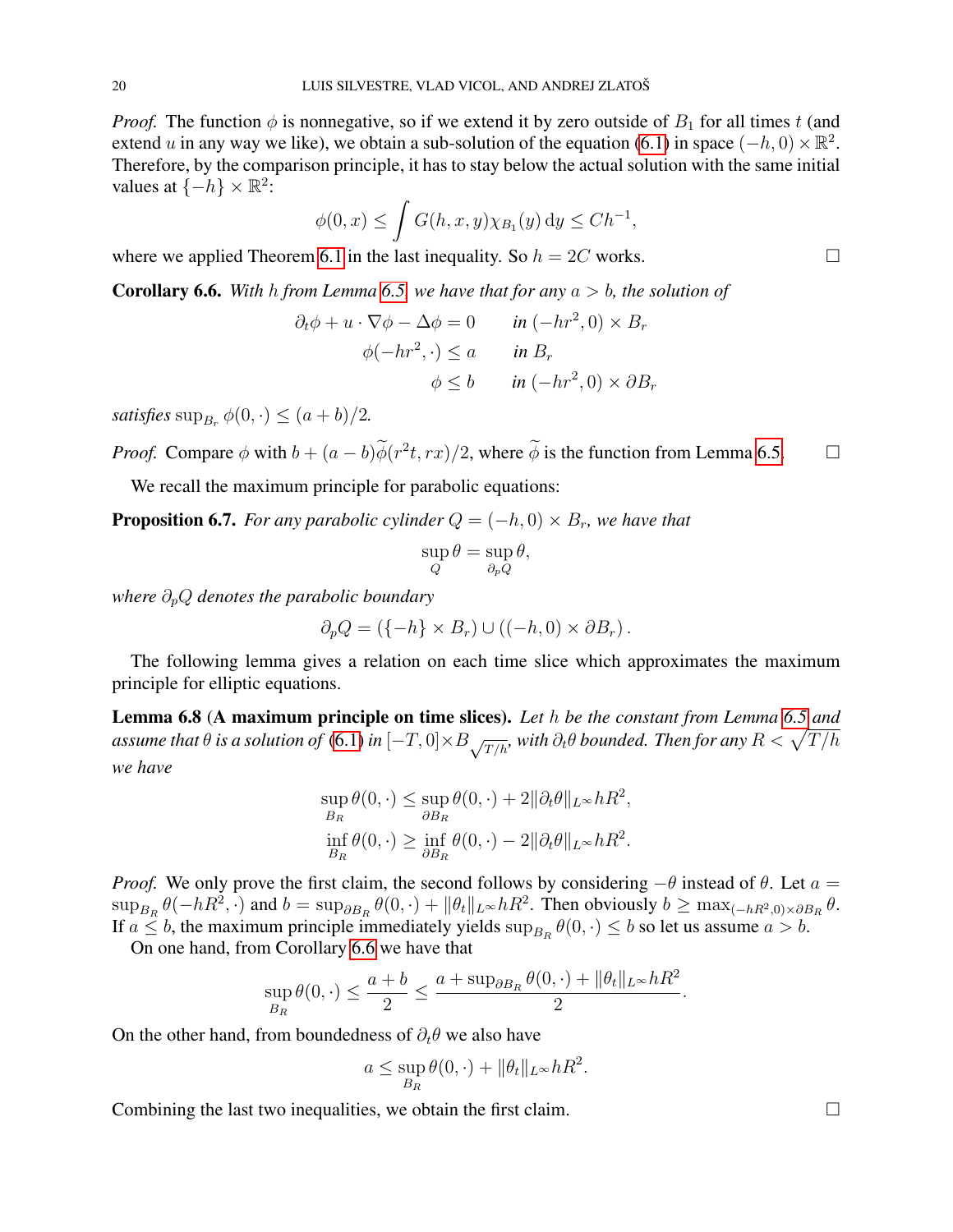6.3. A local modulus of continuity and the proof of Theorem [1.4.](#page-2-3) From Lemmas [6.2](#page-17-0) and [6.3,](#page-18-0) we have that the hypotheses of Theorem [1.4](#page-2-3) imply that  $\|\theta\|_{L^{\infty}}$ ,  $\|\partial_t \theta(t, \cdot)\|_{L^{\infty}}$ , and  $\|\theta(t, \cdot)\|_{H^1}$  are bounded on any time-interval  $[t_0, \infty)$  with  $t_0 > 0$ . The proof will be finished by using the following local result. It applies Lemma [6.8](#page-19-0) on each time slice, so that we can now more or less follow the idea from the proof in [\[31\]](#page-26-6).

<span id="page-20-0"></span>Theorem 6.9 (Local continuity with supercritical drift). *Let* u *be a smooth time-independent* divergence-free vector field on  $B_1(0) \subseteq \mathbb{R}^2$  and assume that the solution  $\theta$  of [\(6.1\)](#page-15-1) on  $(t_0, t_1) \times$  $B_1(0)$  *satisfies*  $\|\partial_t \theta(t, \cdot)\|_{L^{\infty}(B_1(0))} \leq D$ ,  $\|\nabla \theta(t, \cdot)\|_{L^2(B_1(0))} \leq E$ , and  $\|\theta(t, \cdot)\|_{L^{\infty}(B_1(0))} \leq F$ ,  $u$ niformly in  $t \in (t_0, t_1)$ . Then  $\theta(t, \cdot)$  restricted to  $B_{1/2}(0)$  satisfies a modulus of continuity given *by*

<span id="page-20-3"></span>
$$
\rho_t(r) = \frac{C(D + E + F\sqrt{\log_-(t - t_0)})}{\sqrt{-\log r}}
$$
\n(6.5)

*for all*  $r \in (0, 1/2)$  *and*  $t \in (t_0, t_1)$ *, and some universal*  $C > 0$  *(with*  $\log_{-} s = \max\{-\log s, 0\}$ *).* 

*Proof of Theorem* [6.9.](#page-20-0) Fix  $x \in B_{1/2}(0)$  and  $t > t_0$ , and let  $T = \min\{t - t_0, h/4\}$ , with h from Lemma [6.5.](#page-18-1) Let also  $c = 2hD$ . We now apply Lemma [6.8](#page-19-0) to  $\theta$  shifted by  $(t, x)$  and get for any  $s < \sqrt{T/h} \leq 1/2$ ,

$$
\sup_{\partial B_s(x)} \theta(t, \cdot) \ge \sup_{B_s(x)} \theta(t, \cdot) - cs^2,
$$
  
\n
$$
\inf_{\partial B_s(x)} \theta(t, \cdot) \le \inf_{B_s(x)} \theta(t, \cdot) + cs^2.
$$

In particular

<span id="page-20-2"></span>
$$
\underset{\partial B_s(x)}{\text{osc}} \theta(t, \cdot) \ge \underset{B_s(x)}{\text{osc}} \theta(t, \cdot) - 2cs^2. \tag{6.6}
$$

We first prove that

<span id="page-20-1"></span>
$$
\left(\underset{B_r}{\operatorname{osc}}\,\theta\right) \quad \underset{B_r(x)}{\operatorname{osc}}\,\theta(t,\cdot)<\max\left\{4cr,\frac{4\pi E}{\sqrt{-\log r}}\right\} \tag{6.7}
$$

holds for any  $r < T/h \leq 1/4$ , after which we proceed to all  $r < 1/2$ . To prove [\(6.7\)](#page-20-1) we just need to consider the case when  $\csc_{B_r} \theta \geq 4cr$ . Let  $R =$  $\sqrt{r} < \sqrt{T/h}$  and estimate

$$
E^2 \ge \int_{B_R \setminus B_r} |\nabla \theta|^2 dx = \int_{r}^R \int_{\partial B_s} |\nabla \theta|^2 d\sigma ds \ge \int_{r}^R \int_{\partial B_s} |\theta_{\sigma}|^2 d\sigma ds,
$$

since  $|\nabla \theta|^2 = \theta_{\sigma}^2 + \theta_{\nu}^2$  where  $\theta_{\sigma}$  is the tangential derivative and  $\theta_{\nu}$  is the normal one. We rewrite the integral on the right using polar coordinates ( $s\hat{\sigma} = \sigma$ ), and use Cauchy-Schwartz to obtain

$$
E^2 \ge \int_{r}^{R} \frac{1}{s} \int_{\partial B_1} |\theta_{\widehat{\sigma}}(s\widehat{\sigma})|^2 d\widehat{\sigma} ds \ge \int_{r}^{R} \frac{1}{\pi^2 s} (\sec \theta)^2 ds.
$$

Applying estimate [\(6.6\)](#page-20-2), and noticing that  $2cs^2 \leq 2cR^2 = 2cr \leq \frac{1}{2}$  $\frac{1}{2}$  osc $_{B_r}$   $\theta$ , we get

$$
\pi^2 E^2 \ge \int\limits_r^R \frac{1}{s} (\csc \theta - 2cs^2)^2 ds \ge (\log R - \log r) \left(\frac{1}{2} \csc \theta\right)^2 \ge \frac{-\log r}{8} (\csc \theta)^2.
$$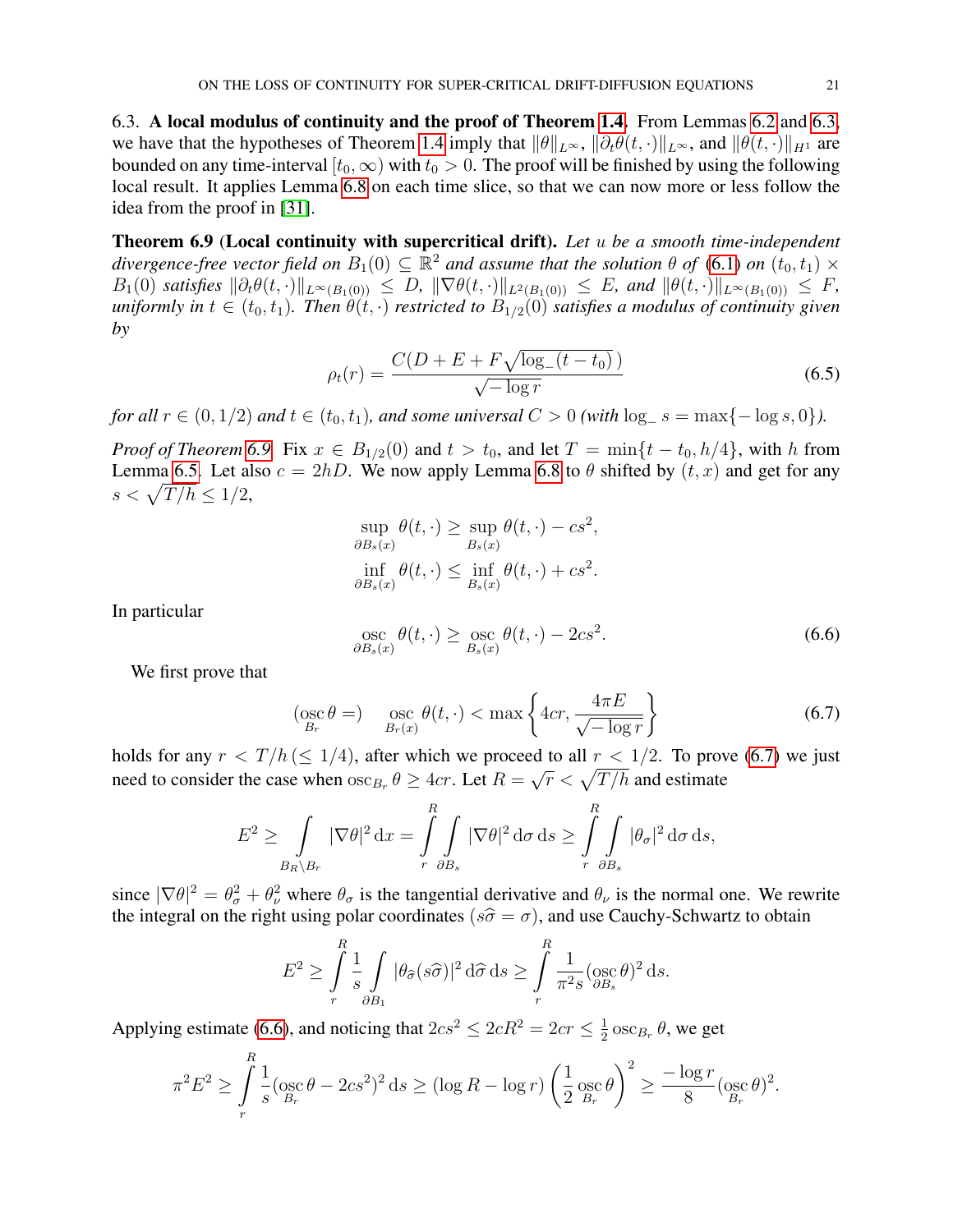Thus [\(6.7\)](#page-20-1) holds for  $r \in (0, T/h)$ . On the other hand, we have that

<span id="page-21-1"></span>
$$
\underset{B_r}{\text{osc}} \theta \le 2 \|\theta\|_{L^\infty(B_r)} \le 2F \tag{6.8}
$$

holds for  $r \in [T/h, 1/2)$ . Thus, in order to prove [\(6.5\)](#page-20-3), we only need to combine [\(6.7\)](#page-20-1) and [\(6.8\)](#page-21-1) with the fact that  $r \leq (-\log r)^{-1/2}$  for  $r < 1/2$ .

The proof of Theorem [1.4](#page-2-3) now follows by fixing any  $x \in \mathbb{R}^2$  (without loss take  $x = 0$ ) and  $t > 0$ , then letting  $t_0 = t/2$  (with h from Lemma [6.5\)](#page-18-1) and  $t_1 = \infty$ . Lemmas [6.2](#page-17-0) and [6.3](#page-18-0) imply that

$$
D \leq C(1 + t^{-1} ||u||_{L^1_{loc}}) ||\theta_0||_{C^2 \cap W^{4,1}}
$$
  
\n
$$
E \leq C(1 + ||u||_{L^1_{loc}} + t^{-1} ||u||_{L^1_{loc}}) ||\theta_0||_{C^2 \cap W^{4,1}}
$$
  
\n
$$
F \leq ||\theta_0||_{L^{\infty}}
$$

which combined with [\(6.5\)](#page-20-3) implies the estimate [\(1.3\)](#page-3-0) of Theorem [1.4.](#page-2-3) Lastly, by Lemma [6.2,](#page-17-0)  $\theta$  is uniformly Lipschitz in time on  $[t_0, \infty) \times \mathbb{R}^2$ , for any  $t_0 > 0$ , and hence continuous on  $\mathbb{R}^+ \times \mathbb{R}^2$ .

# 7. LOSS OF REGULARITY IN THE SLIGHTLY SUPERCRITICAL CASE

<span id="page-21-0"></span>Motivated by [\[19\]](#page-25-19), in this section we address the regularity of solutions to the drift-diffusion equation

<span id="page-21-4"></span><span id="page-21-3"></span><span id="page-21-2"></span>
$$
\partial_t \theta + u \cdot \nabla \theta + \mathcal{L}\theta = 0 \tag{7.1}
$$

with smooth initial condition  $\theta(0, x) = \theta_0(x)$  and a bounded divergence-free drift u. Here  $\mathcal L$  is a nonlocal dissipative operator which is slightly less smoothing than  $(-\Delta)^{1/2}$ . More precisely, let  $m: \mathbb{R}^2 \setminus \{0\} \to (0,\infty)$  be a smooth radially symmetric, radially decreasing function, that is singular at the origin, decays at infinity, and satisfies the below properties:

$$
\int_0^\infty \frac{m(r)}{1+r} \, \mathrm{d}r < +\infty \tag{7.2}
$$

 $rm(r)$  is non-decreasing for  $r \in (0, 1)$ . (7.3)

We abuse notation and write  $m(y) = m(|y|)$  for  $y \in \mathbb{R}^2 \setminus \{0\}$ . Condition [\(7.3\)](#page-21-2) can be relaxed, to  $r<sup>\beta</sup>m(r)$  is non-decreasing on  $(0, 1)$  for some  $\beta < 2$ . Associated to this function m we define the nonlocal operator

$$
\mathcal{L}\theta(x) = P.V. \int_{\mathbb{R}^2} \left(\theta(x) - \theta(x+y)\right) \frac{m(y)}{|y|^2} dy \tag{7.4}
$$

for all smooth functions  $\theta$ . Condition [\(7.2\)](#page-21-3) is the only essential one, and shows that we may take  $m(r) \approx r^{-s}$  for any  $s \in (0, 1/2)$ , but also  $m(r) \approx r^{-1}(\log(2 + 1/r))^{-\beta}$  for any  $\beta > 1$ . We informally say that L is less smoothing than  $(-\Delta)^{1/2}$  by at least a logarithm, or that L is slightly supercritical with respect to the scaling induced by  $L^{\infty}$  drift (for which  $(-\Delta)^{1/2}$  is critical).

*Proof of Theorem [1.5.](#page-3-3)* The proof consists of applying Theorem [3.8](#page-12-1) to the drift-diffusion equation [\(7.1\)](#page-21-4). Since we wish to consider drift in  $L^{\infty}(\mathbb{R}^2)$  it is natural to take the same drift as in Section [2,](#page-4-0) but which we smoothen as done in Section [3.](#page-6-0) The main difficulty arrises in proving condition [\(3.22\)](#page-12-2) in Theorem [3.8.](#page-12-1) The issue is that by considering  $\mathcal{L}$ , we have lost the homogeneity of the associated kernel. Most of the analysis is devoted to finding a constant  $H(a)$  such that [\(3.22\)](#page-12-2) holds for all  $a > 0$ .

Since we work with bounded drift, we set  $u_{\rho}(x) = u_{0,\rho}(x)$ , which is defined by letting  $\alpha = 0$ (and  $r_{\alpha} = 1/4$ ) in [\(3.4\)](#page-7-0). In particular, u is divergence-free, has  $L^{\infty}$  norm independent of  $\rho$  (which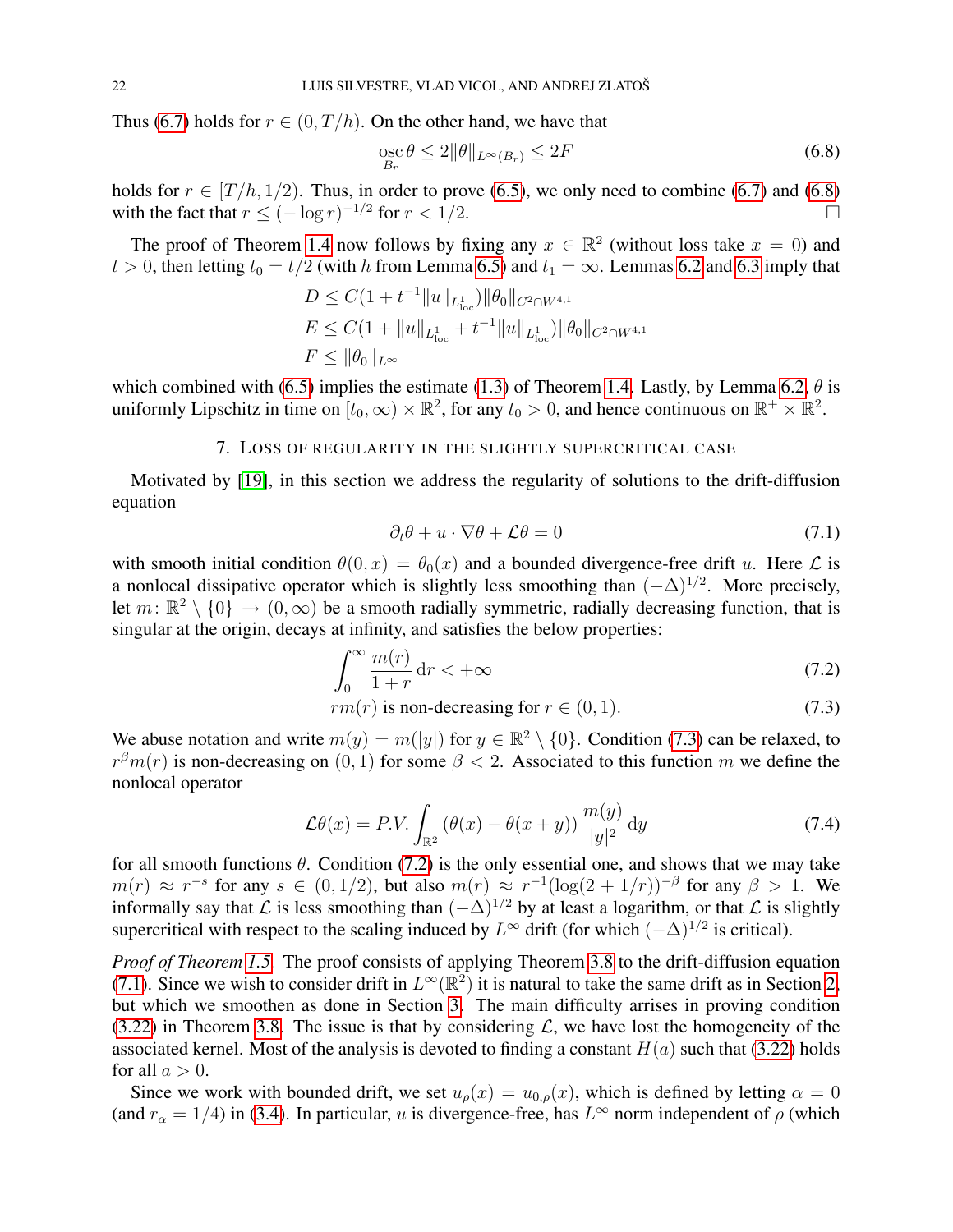we normalize to be less than 1), is globally smooth and vanishes in a ball  $B_{\varepsilon_{\rho,m}}(0)$ , where  $\varepsilon_{\rho,m}$  will be chosen later on depending on  $\rho$  and m. In addition, for  $x \in C_\rho = (B_{100}(0) \setminus B_{\varepsilon_{\rho,m}}(0)) \cap (C_0 \cup C'_0)$ we have the explicit formula

$$
u_{\rho,m}(x_1, x_2) = \text{sgn}(x_2)(0, -1) \tag{7.5}
$$

where  $C_0$  is the cone centered at the origin which is tangent to  $B_{1/2}(0, 1)$ , and  $C'_0$  is the reflexion of  $\mathcal{C}_0$  about the origin. In particular

<span id="page-22-0"></span>
$$
u(0, x_2) = (0, -1) \tag{7.6}
$$

for all  $x_2 \in (\varepsilon_{\rho,m}, 100)$ . Thus  $u_{\rho,m}$  satisfies the conditions of Theorem [3.8.](#page-12-1)

As in Section [3,](#page-6-0) since the above drift obeys the symmetries of the problem and is smooth, we have that [\(7.1\)](#page-21-4) has a comparison principle on the upper half-plane, and solutions are odd in  $x_2$ .

Let  $\eta \in C^{\infty}(\mathbb{R})$  be a radially non-increasing, cutoff function supported on  $|x| \leq 1$ , with  $\eta(x)$ 0 if  $|x| < 1$ , and  $\eta(x) = 1$  if  $|x| < 1/2$ . We set

$$
\phi(x_1, x_2) = \eta(4|(x_1, x_2 - 1)|) - \eta(4|(x_1, x_2 + 1)|). \tag{7.7}
$$

Without loss of generality, we may assume that  $\theta_0 \ge \phi(x)$  in the upper half-plane  $\{x_2 > 0\}$ . As outlined in Theorem [3.8,](#page-12-1) we define  $z(t)$  as the solution of

$$
\dot{z}(t) = u_2(0, z(t)) = (0, -1), \qquad z(0) = 1,
$$

which is given explicitly as

<span id="page-22-4"></span><span id="page-22-1"></span>
$$
z(t) = 1 - t \tag{7.8}
$$

for all  $t \in [0, t_{\rho,m}]$ . Here  $t_{\rho,m} = 1 - \varepsilon_{\rho,m}$  is the time it takes  $z(t)$  to reach the value  $\varepsilon_{\rho,m}$  (we need to work in this time interval in order to use the explicit formula [\(7.6\)](#page-22-0)). Since the vector field considered here is the same as for  $\alpha = 0$  in Section [3,](#page-6-0) condition [\(3.23\)](#page-12-3) of Theorem [3.8](#page-12-1) automatically holds by [\(3.13\)](#page-10-1) in the proof of Lemma [3.6.](#page-10-0)

For any  $a > 0$ , we define  $\phi_a(x) = \phi(x/a)$ , where  $\phi$  is defined in [\(7.7\)](#page-22-1). We now need to quantify the effect of  $\mathcal L$  on  $\phi_a$ . Verifying that condition [\(3.22\)](#page-12-2) of Theorem [3.8](#page-12-1) holds for some constant  $H(a)$ is more delicate than in Section [3,](#page-6-0) so we state this in a lemma, which we shall prove at the end of this section.

## <span id="page-22-2"></span>**Lemma 7.1** (**Effect of dissipation**). *For any*  $a \in [0, 1]$  *we have that*

<span id="page-22-6"></span><span id="page-22-5"></span>
$$
\mathcal{L}\phi_a(x) \le H(a)\phi_a(x) \tag{7.9}
$$

*holds in the upper half plane*  $\{x_2 > 0\}$  *where* 

$$
H(a) = c_0 \left(\frac{1}{a^2} \int_0^a r m(r) dr + \int_a^1 \frac{m(r)}{r} dr + 1\right)
$$
 (7.10)

*for some positive constant*  $c_0$  *which may depend on*  $\eta$  *and*  $m$ *, but not on*  $a$ *.* 

We conclude the proof of Theorem [1.5,](#page-3-3) and then return to prove Lemma [7.1.](#page-22-2) It is left to verify condition [\(3.24\)](#page-12-4) in Theorem [3.8.](#page-12-1) For this purpose we first prove that

<span id="page-22-3"></span>
$$
\int_0^{t_{\rho,m}} H(z(t)) \, \mathrm{d}t \le \bar{C} < \infty,\tag{7.11}
$$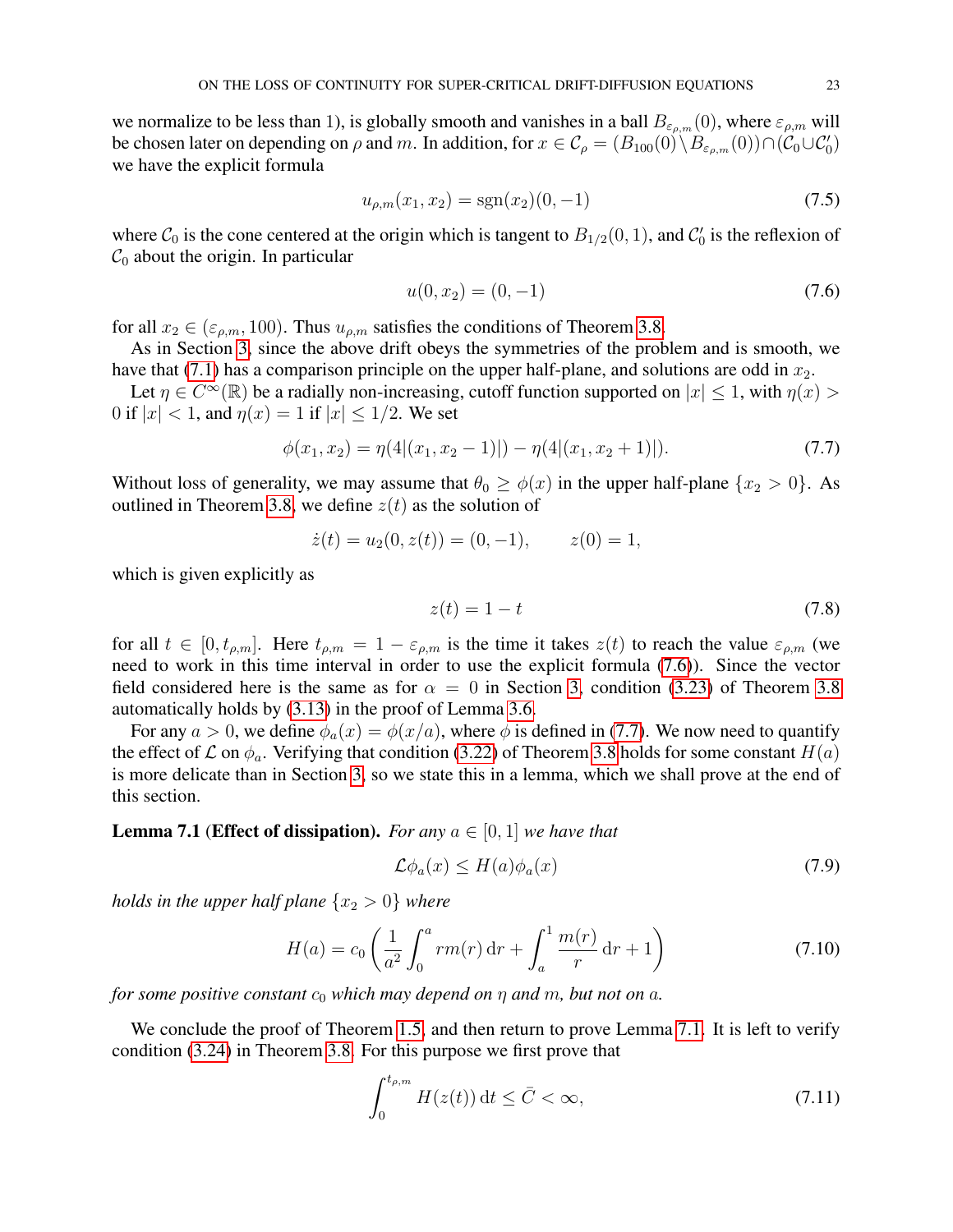for some constant  $\bar{C}$  that is independent of  $\varepsilon_{\rho,m}$  (and hence independent of  $\rho$ ). Note that once [\(7.11\)](#page-22-3) is proven, we have that at time  $T = t_{\rho,m} = 1 - \varepsilon_{\rho,m}$ 

$$
\rho(2z(T)) = \rho(2\varepsilon_{\rho,m}) \le \exp(-\bar{C}) \le \exp\left(-\int_0^T H(z(t)) dt\right)
$$

by choosing  $\varepsilon_{\rho,m}$  sufficiently small, thereby proving condition [\(3.24\)](#page-12-4) in Theorem [3.8.](#page-12-1)

We now prove [\(7.11\)](#page-22-3). By [\(7.8\)](#page-22-4) and [\(7.10\)](#page-22-5), since  $c_0$  does not depend on  $\varepsilon_{\rho,m}$ , and since  $t_{\rho,m} \leq 1$ , it is sufficient to estimate

$$
\int_0^{t_{\rho,m}} \left( \frac{1}{z(t)^2} \int_0^{z(t)} r m(r) dr + \int_{z(t)}^1 \frac{m(r)}{r} dr \right) dt
$$
  
 
$$
\leq \int_0^1 \left( \frac{1}{(1-t)^2} \int_0^{1-t} r m(r) dr + \int_{1-t}^1 \frac{m(r)}{r} dr \right) dt.
$$

First, using Fubini we have

$$
\int_0^1 \int_{1-t}^1 \frac{m(r)}{r} dr dt = \int_0^1 \frac{m(r)}{r} \int_{1-r}^1 1 dt dr = \int_0^1 m(r) dr < \infty.
$$

Second, cf. [7.3](#page-21-2) we use that  $sm(s)$  is non-decreasing on  $(0, 1)$ , and obtain

$$
\int_0^1 \frac{1}{(1-t)^2} \int_0^{1-t} r m(r) dr dt \le \int_0^1 \frac{1}{(1-t)^2} \int_0^{1-t} (1-t) m (1-t) dr dt = \int_0^1 m (1-t) dt < \infty
$$

which concludes the proof of  $(7.11)$ .

This concludes the proof of Theorem [1.5](#page-3-3) modulo Lemma [7.1,](#page-22-2) which we prove next.  $\Box$ 

*Proof of Lemma* [7.1.](#page-22-2) The proof is similar to that of Lemma [3.4,](#page-9-0) but several difficulties arise because we lost the homogeneity of the kernel of  $\mathcal{L}$ .

Recall that  $supp \phi_a \cap \{x_2 > 0\} = B_{a/4}(0, a) =: \Omega_a$ . We prove prove that on  $\partial \Omega_a$ , we have that  $\mathcal{L}\phi_a \leq -\delta_a < 0$  for some  $\delta_a > 0$ . The reason this holds is that point on  $\partial\Omega_a$  are local minima of  $\phi_a$ , and the positive contribution from the lower half plane is dominated by the negative contribution from the upper half plane. Let  $x \in \partial\Omega_a$ . By the definition of  $\phi$  in [\(7.7\)](#page-22-1) we have that  $\phi_a(x) = 0$  and therefore

<span id="page-23-0"></span>
$$
\mathcal{L}\phi_a(x) = -\int_{\mathbb{R}^2} \phi_a(y) \frac{m(|x-y|)}{|x-y|^2} dy
$$
  
= 
$$
-\int_{\Omega_a} \eta \left( \frac{4|(y_1, y_2 - a)|}{a} \right) \frac{m(|x-y|)}{|x-y|^2} dy + \int_{\Omega'_a} \eta \left( \frac{4|(y_1, y_2 + a)|}{a} \right) \frac{m(|x-y|)}{|x-y|^2} dy
$$
  
= 
$$
-\int_{\Omega_a} \eta \left( \frac{4|(y_1, y_2 - a)|}{a} \right) \left( \frac{m(|x-y|)}{|x-y|^2} - \frac{m(|x-Ry|)}{|x-Ry|^2} \right) dy
$$
(7.12)

where for  $y = (y_1, y_2)$  we have denoted  $Ry = (y_1, -y_2)$ . For  $x \in \partial\Omega_a$  and  $y \in \Omega_a$ , we have that  $|x - y| \le |x - Ry|$ , and hence due to the monotonicity of m, the integrand in [\(7.12\)](#page-23-0) is positive. Coupled with the fact that  $\eta \geq 0$ , this already shows  $\mathcal{L}\phi_a(x) \leq 0$ . Note that for  $x \in \partial B_{a/4}(0, a)$ and  $y \in B_{a/4}(0, a)$ , by the triangle inequality we have  $|x - Ry| \ge 2|x - y|$ . This can be seen by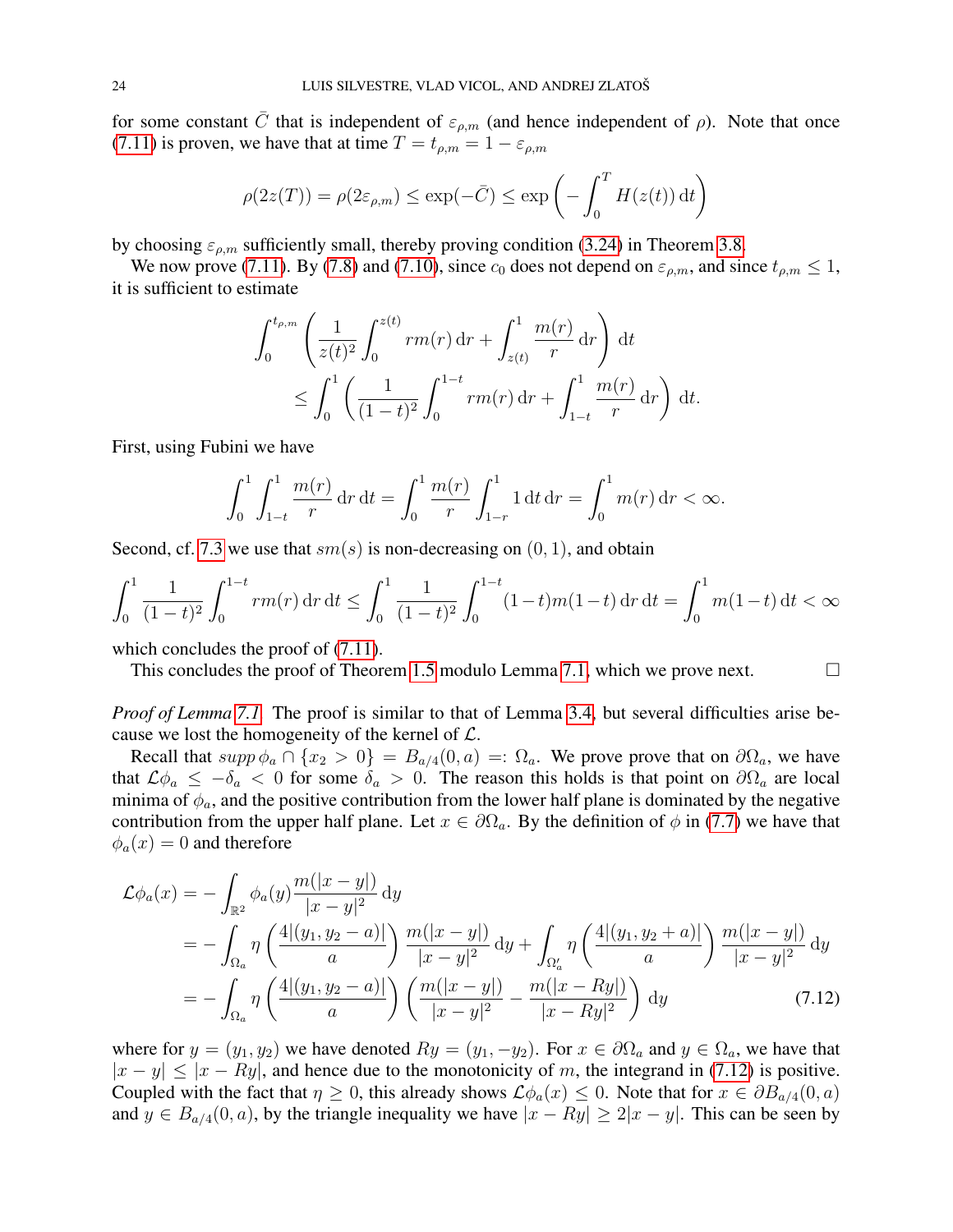drawing a picture. Therefore, since  $m$  is decreasing we obtain from [\(7.12\)](#page-23-0) that

$$
\mathcal{L}\phi_a(x) \le -\int_{B_{a/8}(0,a)} \eta\left(\frac{4|(y_1, y_2 - a)|}{a}\right) \left(\frac{m(x - Ry)}{|x - y|^2} - \frac{m(x - Ry)}{4|x - y|^2}\right) dy
$$
  

$$
\le -\frac{3}{4} \int_{B_{a/8}(0,a)} \frac{m(3a)}{|x - y|^2} dy \le -\frac{m(3a)}{8} =: -\delta_a
$$
 (7.13)

and [\(7.9\)](#page-22-6) holds for  $x \in \partial \Omega_a$ .

Similarly, since  $|x - y| \le |x - Ry|$ , whenever both x and y are in the upper half-space, on the set  $\{x_2 > 0\} \cap \Omega_a^C$  we have  $\mathcal{L}\phi_a \leq 0$ , so that [\(7.9\)](#page-22-6) trivially holds.

By smoothness of  $\eta$ , there exists  $\rho_a \in (0, a/4)$  such that on the annulus  $B_{a/4}(0, a) \setminus B_{a/4-\rho_a}(0, a)$ we have  $\mathcal{L}\phi_a \leq 0$ . We have to estimate  $\rho_a$  from below, as this will be needed later on. Let  $x \in B_{a/4}(0, a) \setminus B_{a/4-\rho_a}(0, a)$  for some  $\rho_a > 0$ . From the mean value theorem, setting

<span id="page-24-1"></span><span id="page-24-0"></span>
$$
\rho_a = \min\left\{\frac{\delta_a}{\|\nabla \mathcal{L}\phi_a\|_{L^\infty}}, \frac{a}{8}\right\} \tag{7.14}
$$

ensures that  $\mathcal{L}\phi_a(x) \leq -\delta_a/2$ . In addition, we have

$$
|\nabla \mathcal{L}\phi_a(x)| \leq \int_{\mathbb{R}^2} |\nabla \phi_a(x) - \nabla \phi_a(x+y)| \frac{m(y)}{|y|^2} dy
$$
  
\n
$$
\leq c \|\nabla \phi_a\|_{C^1} \int_{|y| \leq 1} \frac{m(y)}{|y|} dy + c \|\nabla \phi_a\|_{L^\infty} \int_{|y| \geq 1} \frac{m(y)}{|y|^2} dy
$$
  
\n
$$
\leq \frac{c \|\eta\|_{C^2}}{a} \int_0^1 m(r) dr + \frac{c \|\eta\|_{C^1}}{a} \int_1^\infty \frac{m(r)}{r} dr =: \frac{c_{\eta,m}}{a} \tag{7.15}
$$

in view of  $(7.2)$ . It follows from  $(7.14)$  and  $(7.15)$  that

$$
\frac{1}{2} \ge \frac{4\rho_a}{a} \ge \frac{1}{2} \min \left\{ c_{\eta,m}^{-1} m(3a), 1 \right\} \ge \frac{1}{2} \min \left\{ c_{\eta,m}^{-1} m(3), 1 \right\} =: c_3 \tag{7.16}
$$

since m is monotone decreasing and  $a \leq 1$ . Here  $c_3 \leq 1/2$  is independent of a.

Lastly, if  $x \in B_{a/4-\rho_a}(0, a)$ , then since  $\eta$  is radially non-increasing, by [\(7.16\)](#page-24-2) we have

$$
\phi_a(x) = \eta \left( \frac{4 |(x_1, x_2 - a)|}{a} \right) \ge \eta \left( 1 - \frac{4\rho_a}{a} \right) \ge c_\eta > 0 \tag{7.17}
$$

where  $c_{\eta}$  is independent of a. Therefore, to ensure that  $\mathcal{L}\phi_a(x) \leq H(a)\phi_a(x)$ , we just need to verify

<span id="page-24-3"></span><span id="page-24-2"></span>
$$
H(a) \ge \frac{\|\mathcal{L}\phi_a\|_{L^\infty}}{c_\eta}.\tag{7.18}
$$

Similarly to [\(7.15\)](#page-24-1) we may bound (but this time we split the integral domains at  $|y| = a$  not at  $|y| = 1$ , and we exploit the P.V. in the definition of  $\mathcal L$  to write the nonlocal operator in terms of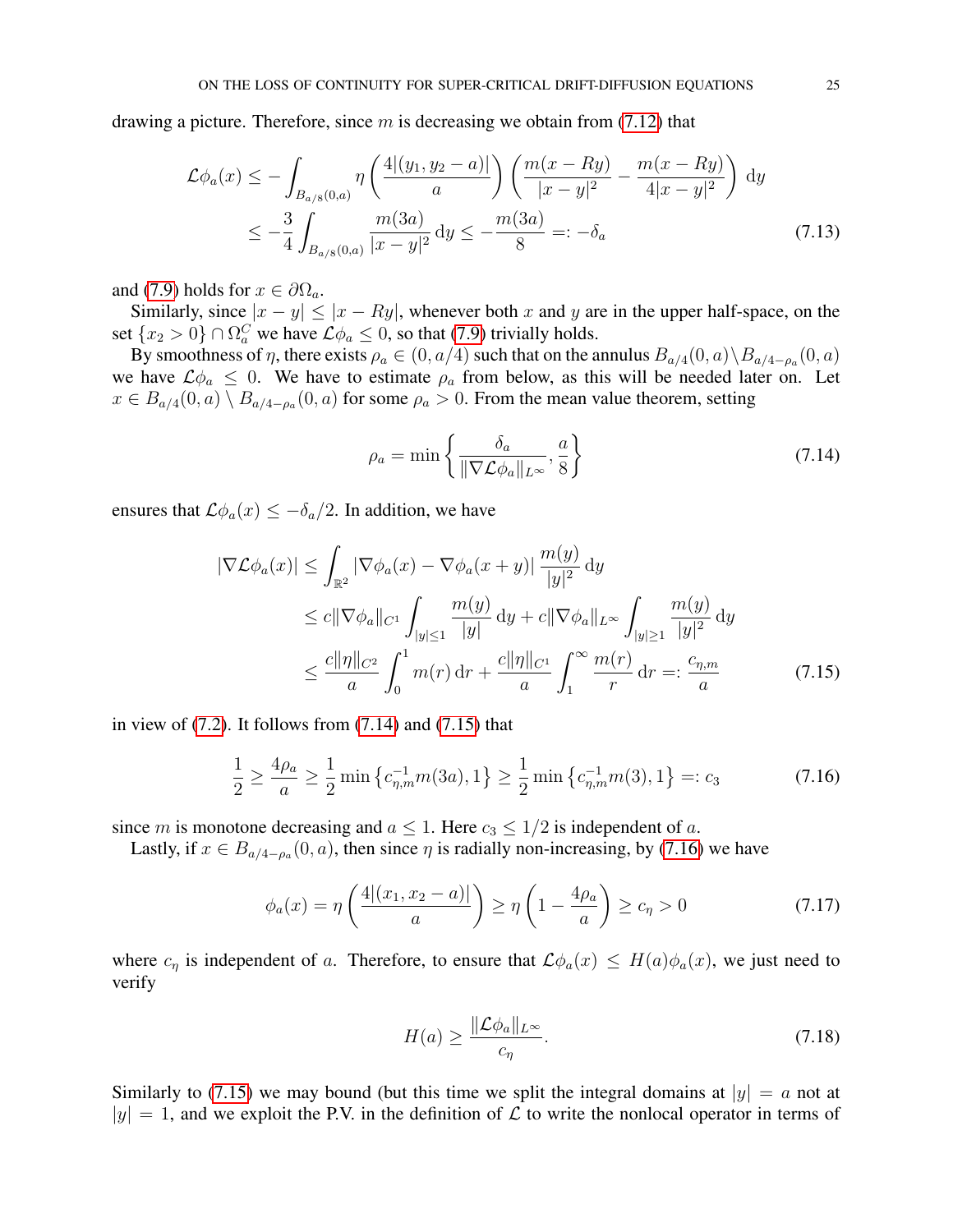double-differences)

$$
|\mathcal{L}\phi_a(x)| \leq \frac{1}{2} \int_{\mathbb{R}^2} |2\phi_a(x) - \phi_a(x+y) - \phi_a(x-y)| \frac{m(y)}{|y|^2} dy
$$
  
\n
$$
\leq \frac{c||\eta||_{C^2}}{a^2} \int_0^a r m(r) dr + c \int_a^1 \frac{m(r)}{r} dr + c \int_1^\infty \frac{m(r)}{r} dr
$$
  
\n
$$
\leq c_0 \left(\frac{1}{a^2} \int_0^a r m(r) dr + \int_a^1 \frac{m(r)}{r} dr + 1\right)
$$
(7.19)

for some  $c_0 > 0$  independent of a. Combining [\(7.18\)](#page-24-3)–[\(7.19\)](#page-25-20) completes the proof of the lemma.  $\Box$ 

### <span id="page-25-20"></span>**REFERENCES**

- <span id="page-25-5"></span>[1] N. ALIBAUD, J. DRONIOU, AND J. VOVELLE, *Occurrence and non-appearance of shocks in fractal Burgers equations*, J. Hyperbolic Differ. Equ., 4 (2007), pp. 479–499.
- <span id="page-25-8"></span>[2] L. AMBROSIO, *Transport equation and Cauchy problem for non-smooth vector fields*, in Calculus of variations and nonlinear partial differential equations, vol. 1927 of Lecture Notes in Math., Springer, Berlin, 2008, pp. 1–41.
- <span id="page-25-12"></span>[3] H. BERESTYCKI, F. HAMEL, AND N. NADIRASHVILI, *Elliptic eigenvalue problems with large drift and applications to nonlinear propagation phenomena*, Comm. Math. Phys., 253 (2005), pp. 451–480.
- <span id="page-25-11"></span>[4] F. BOUCHUT AND L. DESVILLETTES, *On two-dimensional Hamiltonian transport equations with continuous coefficients*, Differential Integral Equations, 14 (2001), pp. 1015–1024.
- <span id="page-25-17"></span>[5] L. CAFFARELLI AND L. SILVESTRE, *An extension problem related to the fractional Laplacian*, Comm. Partial Differential Equations, 32 (2007), pp. 1245–1260.
- <span id="page-25-14"></span>[6] L. CAFFARELLI AND A. VASSEUR, *Drift diffusion equations with fractional diffusion and the quasi-geostrophic equation*, Ann. of Math. (2), 171 (2010), pp. 1903–1930.
- <span id="page-25-2"></span>[7] A. CASTRO, D. CÓRDOBA, F. GANCEDO, AND R. ORIVE, *Incompressible flow in porous media with fractional diffusion*, Nonlinearity, 22 (2009), pp. 1791–1815.
- <span id="page-25-3"></span>[8] D. CHAE, P. CONSTANTIN, D. CÓRDOBA, F. GANCEDO, AND J. WU, *Generalized surface quasi-geostrophic equations with singular velocities*, Communications on Pure and Applied Mathematics, (2012).
- <span id="page-25-18"></span>[9] D. CHAMORRO, *Remarks on a fractional diffusion transport equation with applications to the dissipative quasigeostrophic equation*, arXiv:1007.3919v5 [math.AP], (2010).
- <span id="page-25-4"></span>[10] P. CONSTANTIN, G. IYER, AND J. WU, *Global regularity for a modified critical dissipative quasi-geostrophic equation*, Indiana Univ. Math. J., 57 (2008), pp. 2681–2692.
- <span id="page-25-13"></span>[11] P. CONSTANTIN, A. KISELEV, L. RYZHIK, AND A. ZLATOŠ, *Diffusion and mixing in fluid flow*, Ann. of Math. (2), 168 (2008), pp. 643–674.
- <span id="page-25-6"></span>[12] P. CONSTANTIN, P. LAX, AND A. MAJDA, *A simple one-dimensional model for the three-dimensional vorticity equation*, Comm. Pure Appl. Math., 38 (1985), pp. 715–724.
- <span id="page-25-0"></span>[13] P. CONSTANTIN, A. MAJDA, AND E. TABAK, *Formation of strong fronts in the* 2*-D quasigeostrophic thermal active scalar*, Nonlinearity, 7 (1994), pp. 1495–1533.
- <span id="page-25-15"></span>[14] P. CONSTANTIN AND V. VICOL, *Nonlinear maximum principles for dissipative linear nonlocal operators and applications*, Geometric and Functional Analysis, to appear. arXiv:1110.0179v1 [math.AP], (2011).
- <span id="page-25-1"></span>[15] P. CONSTANTIN AND J. WU, *Behavior of solutions of 2D quasi-geostrophic equations*, SIAM J. Math. Anal., 30 (1999), pp. 937–948.
- <span id="page-25-16"></span>[16] - *Hölder continuity of solutions of supercritical dissipative hydrodynamic transport equations*, Ann. Inst. H. Poincaré Anal. Non Linéaire, 26 (2009), pp. 159-180.
- <span id="page-25-7"></span>[17] A. CÓRDOBA, D. CÓRDOBA, AND M. FONTELOS, *Integral inequalities for the Hilbert transform applied to a nonlocal transport equation*, J. Math. Pures Appl. (9), 86 (2006), pp. 529–540.
- <span id="page-25-10"></span>[18] D. CÓRDOBA AND C. FEFFERMAN, *Behavior of several two-dimensional fluid equations in singular scenarios*, Proc. Natl. Acad. Sci. USA, 98 (2001), pp. 4311–4312.
- <span id="page-25-19"></span>[19] M. DABKOWSKI, A. KISELEV, L. SILVESTRE, AND V. VICOL, *Global well-posedness of slightly supercritical active scalar equations*, arXiv:1203.6302v1 [math.AP], (2012).
- <span id="page-25-9"></span>[20] R. J. DIPERNA AND P.-L. LIONS, *Ordinary differential equations, transport theory and Sobolev spaces*, Invent. Math., 98 (1989), pp. 511–547.